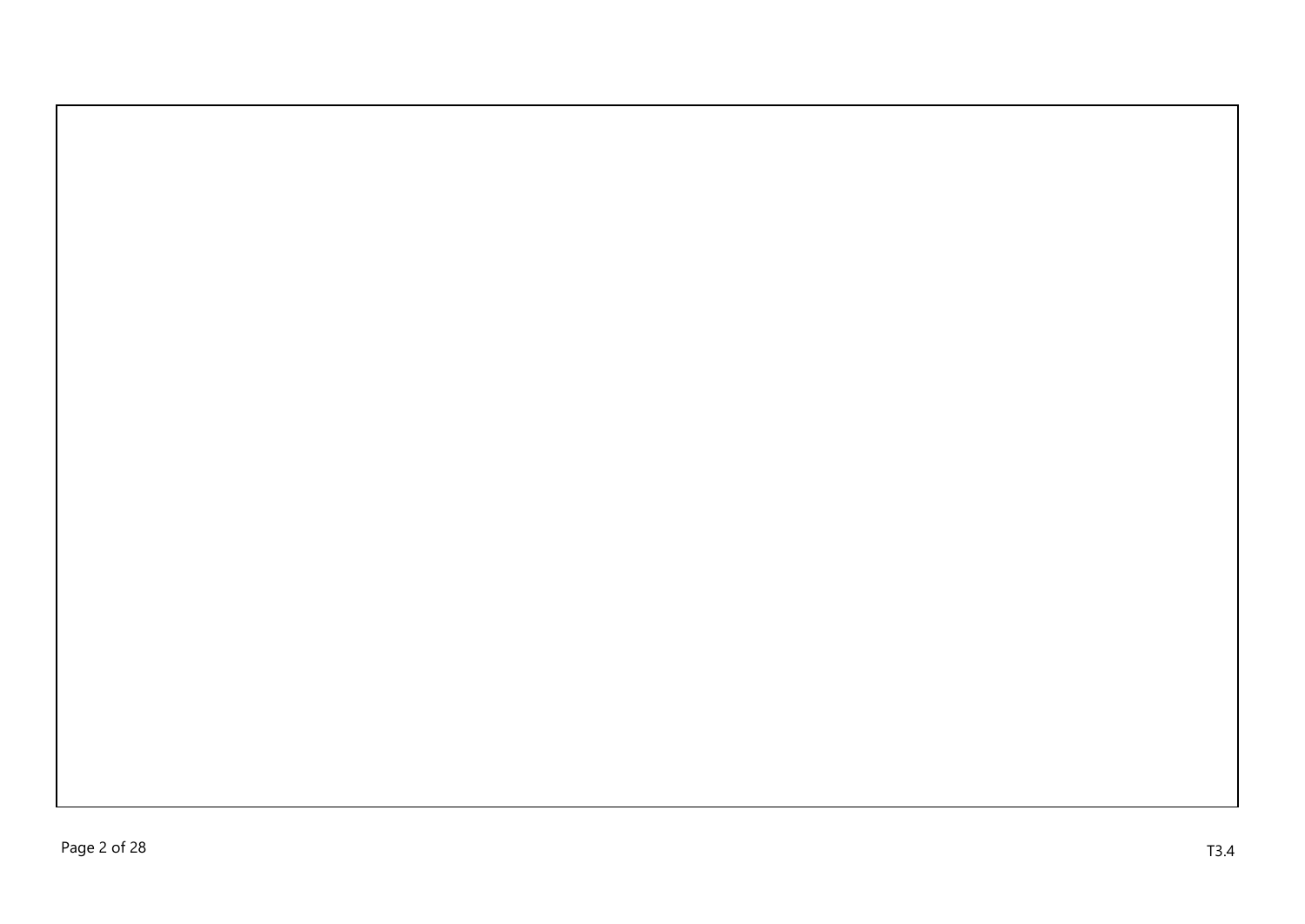| #               | Island | House Name        | Name                    | Sex | National ID | ، ه ، ره<br>د ، برگ                                                                                                                                                                                                              | ىئرىتر                        |
|-----------------|--------|-------------------|-------------------------|-----|-------------|----------------------------------------------------------------------------------------------------------------------------------------------------------------------------------------------------------------------------------|-------------------------------|
| Male'           |        |                   |                         |     |             |                                                                                                                                                                                                                                  |                               |
|                 | Male'  | H. Aashiruvaadhu  | Mohamed Naeem           | M   | A012600     | ر. گەشىرىمۇقر                                                                                                                                                                                                                    | ورەر ئىمەد                    |
| $\vert$ 2       | Male'  | H. Aashiruvaadhu  | Ahmed Imran             | M   | A066532     | ر . گەشىرىرگەر                                                                                                                                                                                                                   | גפנים הכתית                   |
| $\vert$ 3       | Male'  | H. Aashiruvaadhu  | Riman Naeem             | M   | A066533     | ر. گەشىرىمۇقر                                                                                                                                                                                                                    | برڈش شہر                      |
| $\vert 4$       | Male'  | H. Aashiruvaadhu  | Rana Mohamed Naeem      | F   | A339321     | ر٠ د کمشو بروگر                                                                                                                                                                                                                  | ג זי די די די קביר האי בי     |
| 5               | Male'  | H. Alaniru        | Afeefunnisa             | F   | A048202     | ر، مەكەسىر                                                                                                                                                                                                                       | ړ تو تر مه سر گ               |
| $\vert 6 \vert$ | Male'  | H. Alaniru        | Ahmed Fayaz             | M   | A126026     | ر، مەكەسىر                                                                                                                                                                                                                       | رەرد روت                      |
| 7               | Male'  | H. Alaniru        | Mohamed Fayaz           | M   | A131413     | ر، مەكەسىم                                                                                                                                                                                                                       | כנסנכ נביב<br>כגהכת נהש       |
| $\overline{8}$  | Male'  | H. Alaniru        | Mariyam Sama            | F   | A162762     | ر، ئەنزىيرىز                                                                                                                                                                                                                     | و ده ده کرد                   |
| $ 9\rangle$     | Male'  | H. Alaniru        | Aishath Fainaz          | F   | A162763     | ر، مەنۇبىرىمە                                                                                                                                                                                                                    | أقهر شؤو ومرتجع               |
| $ 10\rangle$    | Male'  | H. Alaniru        | Aminath Fainaz          | F.  | A162764     | ر. مەنزىيرىز                                                                                                                                                                                                                     | أزويتمو ورشع                  |
| 11              | Male'  | H. Alaniru        | Hussain Fayaz           | M   | A162765     | ر، مگوشری                                                                                                                                                                                                                        | <mark>بر سەمەر ئەرگە</mark> ت |
| 12              | Male'  | H. Alaniru        | Hassan Fayaz            | M   | A162766     | ر، مەكەسىر                                                                                                                                                                                                                       | پرسته بر تهرینه               |
| 13              | Male'  | H. Alavaluge      | Nuha Naseer             | F   | A154681     | ر بر روه<br>ر بر گرون                                                                                                                                                                                                            | للرئز الكرسونجر               |
| 14              | Male'  | H. Alavaluge      | Lamha Naseer            | F   | A154682     | ر بر روه<br>ر بر ترونوی                                                                                                                                                                                                          | كوورثة الترسور                |
| 15              | Male'  | H. Alavaluge      | Nathaashaa Naseer       | F   | A335356     | ر بر رو د<br>ر بر ترونوی                                                                                                                                                                                                         | للمعرضة المترسوس              |
| 16              | Male'  | H. Alavaluge      | Shamin Naseer           | M   | A343335     | ر بر روه<br>ر بر ترونوی                                                                                                                                                                                                          | لحكويش الكرسومى               |
| 17              | Male'  | H. Alavaluge      | Faris Naseer            | M   | A356364     | ر بر رو د<br>ر بر ترونوی                                                                                                                                                                                                         | ۇلىرىش ئىكرىنى ئە             |
| 18              | Male'  | H. Alavaluge      | Zimam Naseer            | M   | A383850     | ر بر روه<br>ر بر گرون                                                                                                                                                                                                            | ى <sub>ج</sub> ۇۋ سىيەتمە     |
| 19              | Male'  | H. Alavaluge      | Hamdhoon Naseer         | M   | A383852     | ر پر کرد و ،<br>ر بر کروگری                                                                                                                                                                                                      | پره دوه په سرب چر             |
| 20              | Male'  | H. Basthee        | Mariyam Nisa            | F   | A027291     | ر، ئەسىھ                                                                                                                                                                                                                         | ويواده البرائي                |
| 21              | Male'  | H. Basthee        | Fathimath Malha Shareef | F   | A128889     | ر. ئەشھ <sub>ىي</sub>                                                                                                                                                                                                            | توجدة دور خيرو                |
| 22              | Male'  | H. Berebedhimaage | Siyana Mohamed          | F.  | A012847     | $rac{c}{s}$                                                                                                                                                                                                                      | سوره وره دو                   |
| 23              | Male'  | H. Berebedhimaage | Ali Niyaz Mohamed       | M   | A053354     | ر به عام در در در در بالاستان به ایران به در ایران به ایران به ایران بالاستان بالاستان بالاستان بالاستان بالاس<br>مراسم بالاستان بالاستان بالاستان بالاستان بالاستان بالاستان بالاستان بالاستان بالاستان بالاستان بالاستان بالاس | ار د سرمان دره د د            |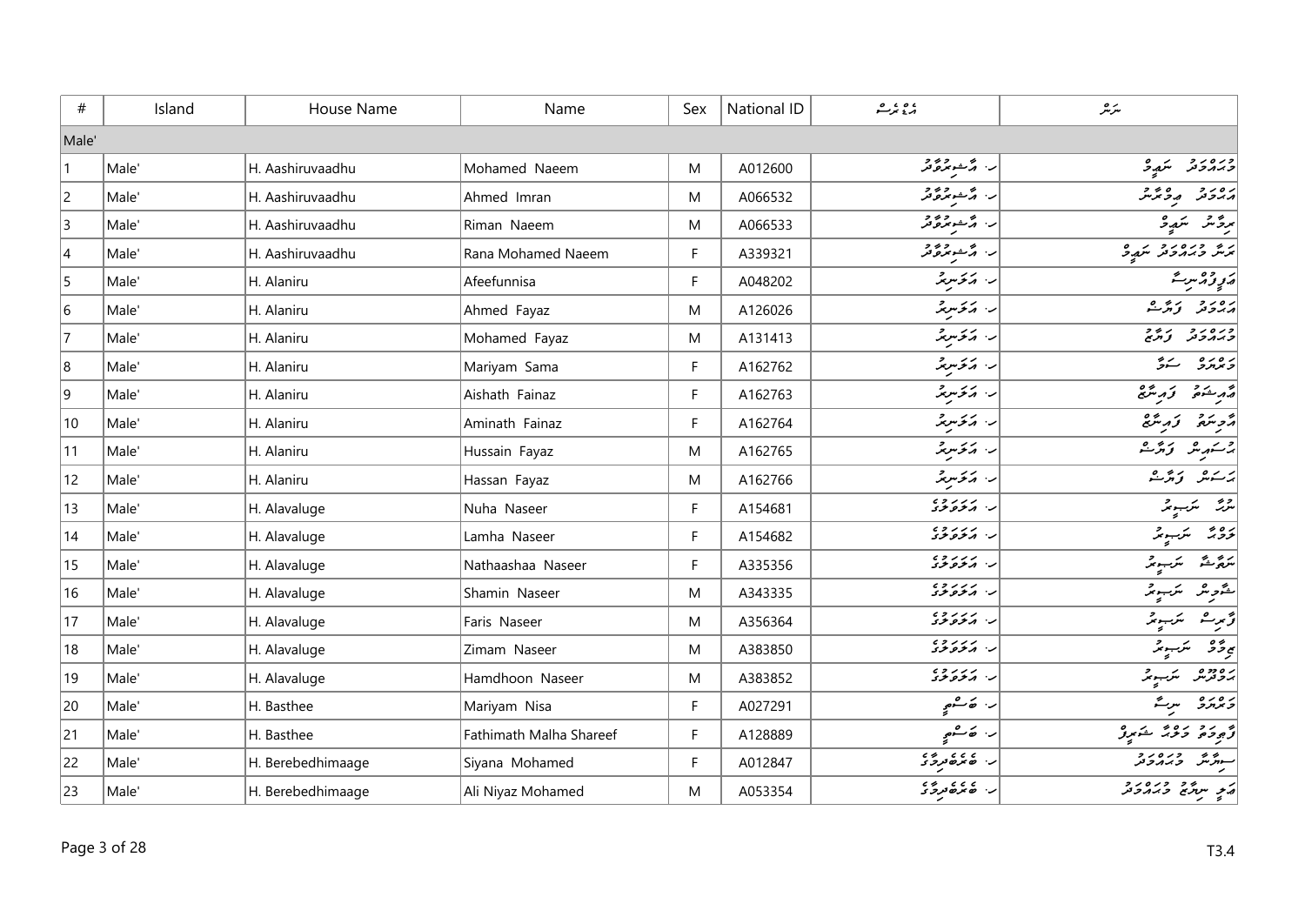| 24           | Male' | H. Berebedhimaage      | Ahmed Naufal Ali      | M         | A120939 | ر وه بره د د و و<br>ر ۰ ه بره درد د                                                                                                                                                                                              | أيرو والمتحدد وأبي                                    |
|--------------|-------|------------------------|-----------------------|-----------|---------|----------------------------------------------------------------------------------------------------------------------------------------------------------------------------------------------------------------------------------|-------------------------------------------------------|
| 25           | Male' | H. Berebedhimaage      | Mohamed Niushan Ali   | M         | A141617 | ے جے دیے<br>رہ تھیر ت <i>ھ</i> تر <del>ت</del> ر <sub>ک</sub>                                                                                                                                                                    | ورەرو سرمشكر كمي                                      |
| 26           | Male' | H. Berebedhimaage      | Fathimath Nahula Ali  | F         | A146541 | ر. ۵۶ ورو و د                                                                                                                                                                                                                    | و به ده بردند که په                                   |
| 27           | Male' | H. Berebedhimaage Aage | Ibrahim Zahir         | M         | A047370 | ، می ده در در در<br>ر                                                                                                                                                                                                            | أرە ئۇرۇ سىمرىتى                                      |
| 28           | Male' | H. Berebedhimaage Aage | Imad Ahmed            | M         | A104527 |                                                                                                                                                                                                                                  | أمدوحوا أمراك والمردح                                 |
| 29           | Male' | H. Berebedhimaage Aage | Ahmed Ismail          | M         | A133100 | ، نه ده ده ده ده<br>د ۱ <b>ن</b> همده ترو د بر                                                                                                                                                                                   | أرەر دەر ئەھمى                                        |
| 30           | Male' | H. Berebedhimaage Aage | Shimana Ahmed         | F         | A151649 | ، نه ده ده ده ده<br>ر۰ خه پرخورد در                                                                                                                                                                                              | ے وگ شہر کر دیا ہے                                    |
| 31           | Male' | H. Berebedhimaage Aage | Shiuna Ahmed          | F         | A151651 |                                                                                                                                                                                                                                  | شوړ شر پر د د                                         |
| 32           | Male' | H. Berebedhimaage Aage | Shimna Ahmed          | F         | A151652 | $\frac{c}{c}$                                                                                                                                                                                                                    | ے ویگر کے برو پر و                                    |
| 33           | Male' | H. Berebedhimaage Aage | Sooraj Ismail         | M         | A310403 | ر می در در در در در در در این برای در این در این در این در این در این در این در این در این در این در این در ای<br>در این در این در این در این در این در این در این در این در این در این در این در این در این در این در این در ای | ەرسىۋەيۋ<br>ر در ره<br>استونترن                       |
| 34           | Male' | H. Berebedhimaage Aage | Shimal Ahmed          | M         | A363779 | $\frac{c}{c}$                                                                                                                                                                                                                    | بر ہ بر ح<br>م <i>ر</i> بر <del>م</del> ر<br>ے وگر تر |
| 35           | Male' | H. Berebedhimaage Aage | Shifau Ahmed          | M         | A365272 | ، نه ده ده ده د<br>ر۰ ه نده در د د د                                                                                                                                                                                             | جوگاه از در د                                         |
| 36           | Male' | H. Bilaveyoge          | Azeema Hassan         | F         | A011802 | ر بر دید و<br>ر۰ م <i>ی خو</i> اتری                                                                                                                                                                                              | ە ئىچ قەرىكەنلەر                                      |
| 37           | Male' | H. Bilaveyoge          | Aminath Mohamed Fulhu | F         | A035112 | ر پر د د د<br>ر۰ م <i>ونو د</i> د                                                                                                                                                                                                | ه در دره دده<br>پژونتهی دربروترون                     |
| 38           | Male' | H. Bilaveyoge          | Mohamed Affan Moosa   | M         | A123062 | ر بر دید و<br>ر۰ م <i>ی خو</i> اتری                                                                                                                                                                                              | כנסגב גם 20 מש<br><i>בה</i> גבת הגצית כ               |
| 39           | Male' | H. Bilaveyoge          | Moosa Manik           | ${\sf M}$ | A152767 | ر ۽ پر ۽<br>ر· ھڻون گري                                                                                                                                                                                                          | دو مصر سر در<br>حراسته <del>که</del> سربر             |
| $ 40\rangle$ | Male' | H. Bilaveyoge          | Aishath Moosa         | F         | A308037 | ر . ھۆۋىرى                                                                                                                                                                                                                       | ړه شوه د ح                                            |
| 41           | Male' | H. Blue Asseyri        | Hafeeza Ibrahim       | F         | A084835 | $x^{\frac{c}{2}}$ , $x^{\frac{c}{2}}$                                                                                                                                                                                            | پَرۡ پِمۡ مِن ٱ                                       |
| 42           | Male' | H. Blue Bird ge        | Ahmed Rasheed         | M         | A024311 | 52.600                                                                                                                                                                                                                           | رەرە كەنجەد                                           |
| 43           | Male' | H. Blue Bird ge        | Abdulla Afeef         | M         | A038142 | 52.520                                                                                                                                                                                                                           | ەھىراللە<br>ەتوتى                                     |
| 44           | Male' | H. Blue Bird ge        | Sofeenaz              | F         | A039955 | 52.600                                                                                                                                                                                                                           | يەرپە ئەچ                                             |
| 45           | Male' | H. Blue Bird ge        | Ameena Kuda Thuththu  | F         | A048957 | ە دوم د ،<br>ر. ھۈھىرە ئ                                                                                                                                                                                                         | $505/5$ $50/5$                                        |
| 46           | Male' | H. Blue Bird ge        | Aneesa Saeed          | F         | A055590 | 52.600                                                                                                                                                                                                                           | پرسرے کے میک                                          |
| 47           | Male' | H. Blue Bird ge        | Hassan Abdulla        | M         | A058299 | 52.600                                                                                                                                                                                                                           | برسة مركة مركاناته                                    |
| 48           | Male' | H. Blue Bird ge        | Hussain Abdulla       | M         | A058300 | 52.600                                                                                                                                                                                                                           | جرسكريثر الاقتحالله                                   |
| 49           | Male' | H. Blue Bird ge        | Aishath Waheeda       | F.        | A058301 | ه ۶۵۶۵ وي.<br>ر۰ هڅونه د وي                                                                                                                                                                                                      | أقهر مشكاتها وكالمياقد                                |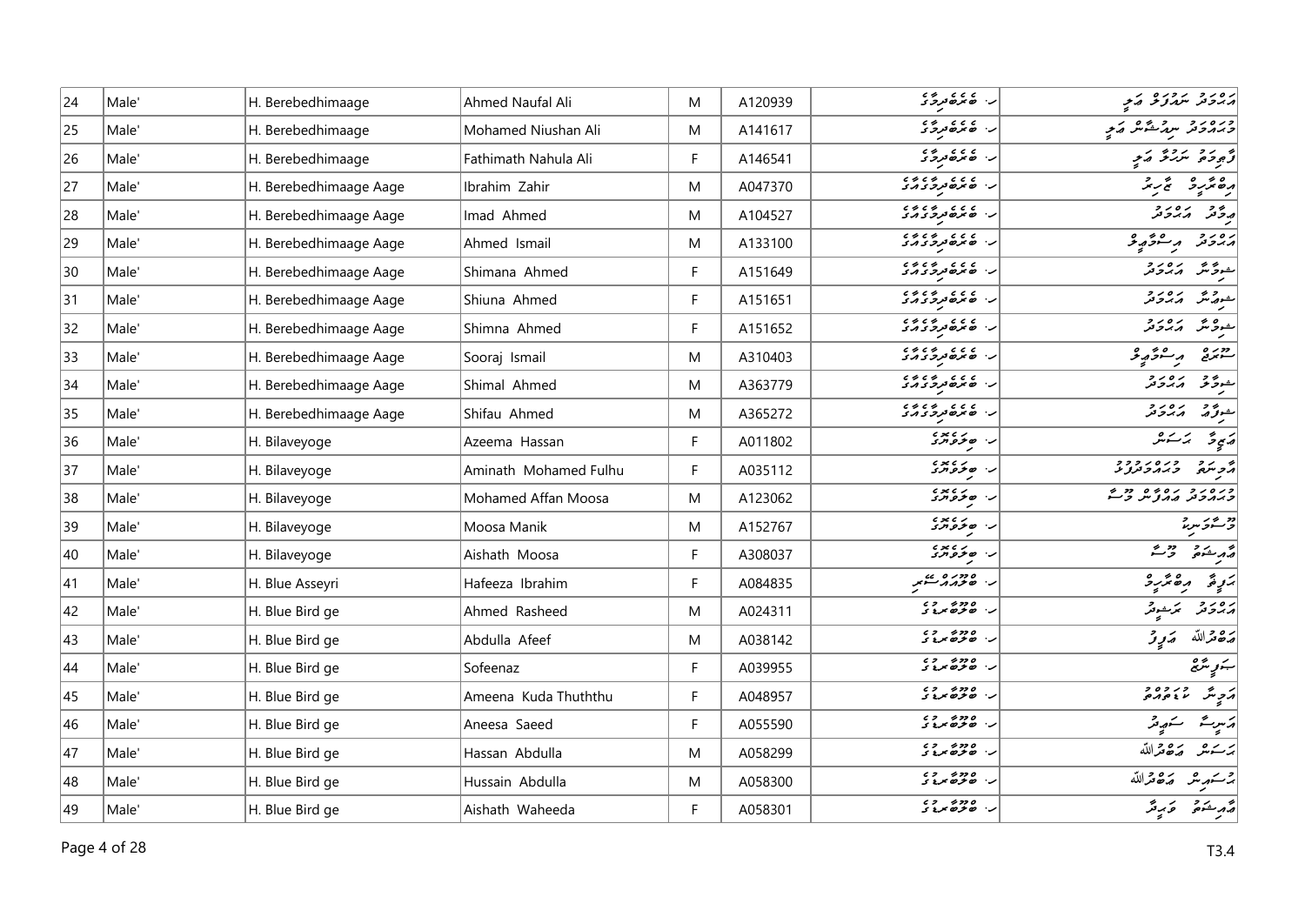| 50 | Male' | H. Blue Bird ge | Mohamed Abdulla        | M           | A071412 | $\frac{c}{5}$ $\frac{c}{5}$ $\frac{c}{5}$ $\frac{c}{5}$ $\frac{c}{5}$ $\frac{c}{5}$ $\frac{c}{5}$ | وره رو ده دالله                                         |
|----|-------|-----------------|------------------------|-------------|---------|---------------------------------------------------------------------------------------------------|---------------------------------------------------------|
| 51 | Male' | H. Blue Bird ge | Hussain                | M           | A072925 | 02 <i>432 0</i><br>ر· ھ <i>ڑھ ب</i> رو ک                                                          | جرسە <sub>م</sub> رىتر                                  |
| 52 | Male' | H. Blue Bird ge | Afeefa                 | $\mathsf F$ | A080785 | ە دوم د ،<br>ر. ھۈھىرە ئ                                                                          | پرَ وِرَّ                                               |
| 53 | Male' | H. Blue Bird ge | Naazneen               | F           | A081106 | ە دوم د ،<br>ر. ھۆھىرى د                                                                          | ئۇچ بىرىگر                                              |
| 54 | Male' | H. Blue Bird ge | Ali Abdullah           | M           | A094324 | 52.520                                                                                            | أصَعِيد صَنْ صَفَرَاللّهَ                               |
| 55 | Male' | H. Blue Bird ge | Ahmed Abdulla          | M           | A094495 | 52.50                                                                                             | برورد بره دالله                                         |
| 56 | Male' | H. Blue Bird ge | Fathimath Rooma        | F           | A098679 | 02 <i>432 0</i><br>ر· ھ <i>ڑھ ب</i> رو ک                                                          | توجوجو برو                                              |
| 57 | Male' | H. Blue Bird ge | Khathuma Abdulla       | F           | A124352 | 52.50                                                                                             | ترجوم وكافدالله                                         |
| 58 | Male' | H. Blue Bird ge | Nazneena               | F           | A128906 | ە دوم د ،<br>ر. ھۈھىرە ئ                                                                          | شرچ سرینگه                                              |
| 59 | Male' | H. Blue Bird ge | Aishath Rooma          | F           | A133036 | ە دوم د ،<br>ر. ھۆھىرى د                                                                          | و در دور<br>مار شو مرو                                  |
| 60 | Male' | H. Blue Bird ge | Mohamed Mijadh Ahmed   | M           | A153710 | $\frac{c}{3}$ $\frac{c}{3}$ $\frac{c}{3}$ $\frac{c}{3}$ $\frac{c}{3}$ $\frac{c}{3}$               | ورەر د پور رەر د                                        |
| 61 | Male' | H. Blue Bird ge | Hussain Mijadhu        | M           | A163230 | 52.520                                                                                            | اير سەر شەھ بەر بەر ئەندار<br>مەسىر بەر بەر بەر بەر ئەن |
| 62 | Male' | H. Blue Bird ge | Aminath Kausar Rifau   | F           | A166380 | ە دوم د ء<br>ر. ھۆھىرى ر                                                                          | أتر شروع المتحدث المرتوح                                |
| 63 | Male' | H. Blue Bird ge | Saniya Ahmed           | $\mathsf F$ | A331253 | 52220                                                                                             | أقي سرق مركز و در و                                     |
| 64 | Male' | H. Blue Bird ge | Farakhnaaz Abdulla     | F           | A343073 | ە دەپرى<br>ر. ھۆھىرە د                                                                            | ويرويوه بره والله                                       |
| 65 | Male' | H. Blue Bird ge | Mohamed Rilwaan Rifau  | M           | A351245 | ە دوم د ،<br>ر. ھۆھىرى د                                                                          | ورەرو برخەشىر بروژ                                      |
| 66 | Male' | H. Blue Bird ge | Haashim Abdulla        | M           | A351547 | 52.520                                                                                            | أتزخوه وكاله تكرالله                                    |
| 67 | Male' | H. Blue Bird ge | Hassan Ahmed           | M           | A356778 | ە دەپرى<br>ر. ھۆھىرە ر                                                                            | پرستمبر مرکز مرد                                        |
| 68 | Male' | H. Blue Bird ge | Aminath Lujain Ahmed   | F           | A356779 | 52.520                                                                                            | أثرم معج وفير مراكب وبروفر                              |
| 69 | Male' | H. Blue Bird ge | Ahmed Mirshaam Abdulla | ${\sf M}$   | A356781 | 5.500                                                                                             | رەرد ويۇھ رەقراللە                                      |
| 70 | Male' | H. Blue Bird ge | Mohamed Mibsam Abdulla | M           | A356782 | 52.50                                                                                             | ورەرو وەرە دەھراللە                                     |
| 71 | Male' | H. Blue Bird ge | Aminath Nuzhuath       | F           | A368321 | ە دوم دى<br>ر. ھۆھىرى ر                                                                           | و ده ده ده.<br>در سره سره ده                            |
| 72 | Male' | H. Blue Bird ge | Mariyam Suha Hussain   | F           | A385875 | 52.50                                                                                             | دەرە دە جەمدىر                                          |
| 73 | Male' | H. Blue Bird ge | Hawwa Saniyya Ahmed    | F           | A388294 | 52.220                                                                                            | بروه کشید و برورد                                       |
| 74 | Male' | H. Blue Bird ge | Aminath Naxma Ahmed    | F           | A388295 | 52.50                                                                                             | و مرد ده و ده د و                                       |
| 75 | Male' | H. Blue Bird ge | Ahmed Reehan Naseem    | ${\sf M}$   | A417261 | $\frac{c}{5}$ $\frac{c}{5}$ $\frac{c}{5}$ $\frac{c}{5}$ $\frac{c}{5}$ $\frac{c}{5}$ $\frac{c}{5}$ | رور پر پر شرید گرسود                                    |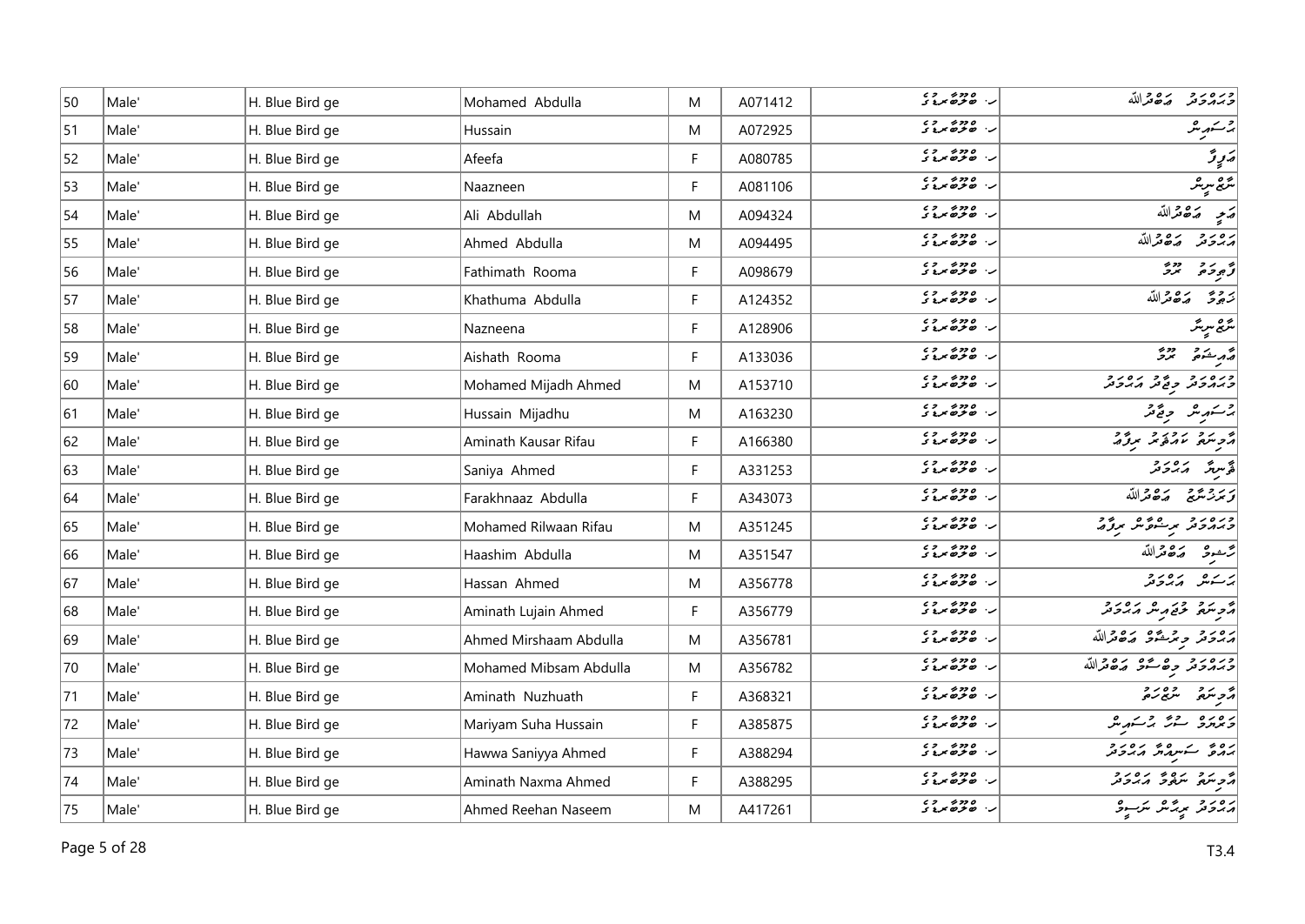| 76           | Male' | H. Blue Bird ge | Mariyam lufa              | F  | A417262 | 52.500                           | ر ه ر ه<br>تر <del>ب</del> ر بر ژ<br>ەدەم |
|--------------|-------|-----------------|---------------------------|----|---------|----------------------------------|-------------------------------------------|
| 77           | Male' | H. Blue Hiyaa   | Aminath Sobira            | F. | A215056 | ر. ھورگ                          | أرجعته بتفقيح                             |
| 78           | Male' | H. Blue Villa   | Ahmed Afzau               | M  | A051691 | ر. ھۆرگە                         | رەرو رەرو                                 |
| 79           | Male' | H. Blue Villa   | Aishath Azlifa            | F. | A051692 | ر. ھۆۋى                          | وكرمشكم وكالمروش                          |
| 80           | Male' | H. Blue Villa   | Mariyam Fazla             | F  | A051695 | ر. ھۆۋى                          | رەرە يەشۇ                                 |
| 81           | Male' | H. Blue Villa   | Fathimath Suveyda Mohamed | F  | A067570 | ر، ھۆرگە                         | و و د د د و د و د و د                     |
| 82           | Male' | H. Blue Villa   | Ali Fazleen               | M  | A160939 | ر. ھۆرگە                         | أريح وكالمحيض                             |
| 83           | Male' | H. Del Rio      | Mohamed Shafiu            | M  | A024808 | ر، کافر مرکز                     | ورەرو شرور                                |
| 84           | Male' | H. Dew Drop     | Ahmed Jinan Shareef       | M  | A027394 | ر. بورومبره<br>ر. بورومبرو       | رەرد <sub>م</sub> وشرىقىدى                |
| 85           | Male' | H. Dew Drop     | Dr. Aishath Neena Shareef | F. | A027395 | بروه برو                         | دە بەر شەھقە سېش ھەمرى                    |
| 86           | Male' | H. Dew Drop     | AMINATH SHIZNA SHAREEF    | F. | A027413 | سروه برو                         | أأوسع شوم شرميرو                          |
| 87           | Male' | H. Dew Drop     | <b>Ahmed Manik</b>        | M  | A043655 | ر، وەبدە                         | גם גבת יתש<br>גגב בגב ייקול               |
| 88           | Male' | H. Dew Drop     | Hawwa Fareesha            | F  | A064736 | ر، ۽ مي جو ه                     | رەپ كېرىش                                 |
| 89           | Male' | H. Dew Drop     | Mohamed Juman Shareef     | M  | A081302 | ر. وه وه برو                     | ورەرو وور خۇمر                            |
| $ 90\rangle$ | Male' | H. Dew Drop     | Mohamed Shaheed           | M  | A119825 | بالموه بمحرو                     | وره رو در در<br>وبردونر شورنر             |
| 91           | Male' | H. Dew Drop     | Ismail Junaih Shareef     | M  | A341860 | ر. بارونده                       | و صحيح و مرد شمېر و                       |
| 92           | Male' | H. Dew Drop     | Fathimath Ina Shareef     | F. | A373826 | ر. بارونامبرو                    | أزُودَة رِسَّ جُهْرٍ                      |
| 93           | Male' | H. Dhilaas      | Mariyam Nisryn            | F  | A037337 |                                  | ويروو الراعبوس                            |
| 94           | Male' | H. Dhilaas      | Mohamed Anfal Nafiz       | M  | A333725 | ر. مرگربہ<br>ر                   | ورەر دېرە دەپرى ئىر                       |
| 95           | Male' | H. Dhilaas      | Ibrahim Anoof Nafiz       | M  | A333726 | ر. مرڱرش                         | مەھەر ئەھمىلا مىلاقى                      |
| 96           | Male' | H. Efoaniyamge  | Mohamed Shuhad Nooman     | M  | A005496 | הי ה <sub>צ</sub> יתו <i>ת כ</i> | ورەر د دەر دەرە.<br>جەمەدىر شەرىر سەرقىر  |
| 97           | Male' | H. Efoaniyamge  | Mohamed Ali               | M  | A051896 | ر. ووسيده و                      | ورەرو كەير                                |
| 98           | Male' | H. Efoaniyamge  | Ali Adam                  | M  | A053438 | ر. وی سروره و                    | أتأمي أتروه                               |
| 99           | Male' | H. Efoaniyamge  | Ameena Ibrahim            | F  | A053479 | ر. وی سرده و                     | ړَ پِسٌ رِهڅُر دُ                         |
| 100          | Male' | H. Efoaniyamge  | Rugiyya Abdul Kareem      | F  | A053480 | ر وه مرده و                      | و و و مرووور برو<br>برومار مان مرکز بر    |
| 101          | Male' | H. Efoaniyamge  | Hawwa Sifna               | F. | A132347 | ر وه مرده و                      | برە ئەسىر ئىگە                            |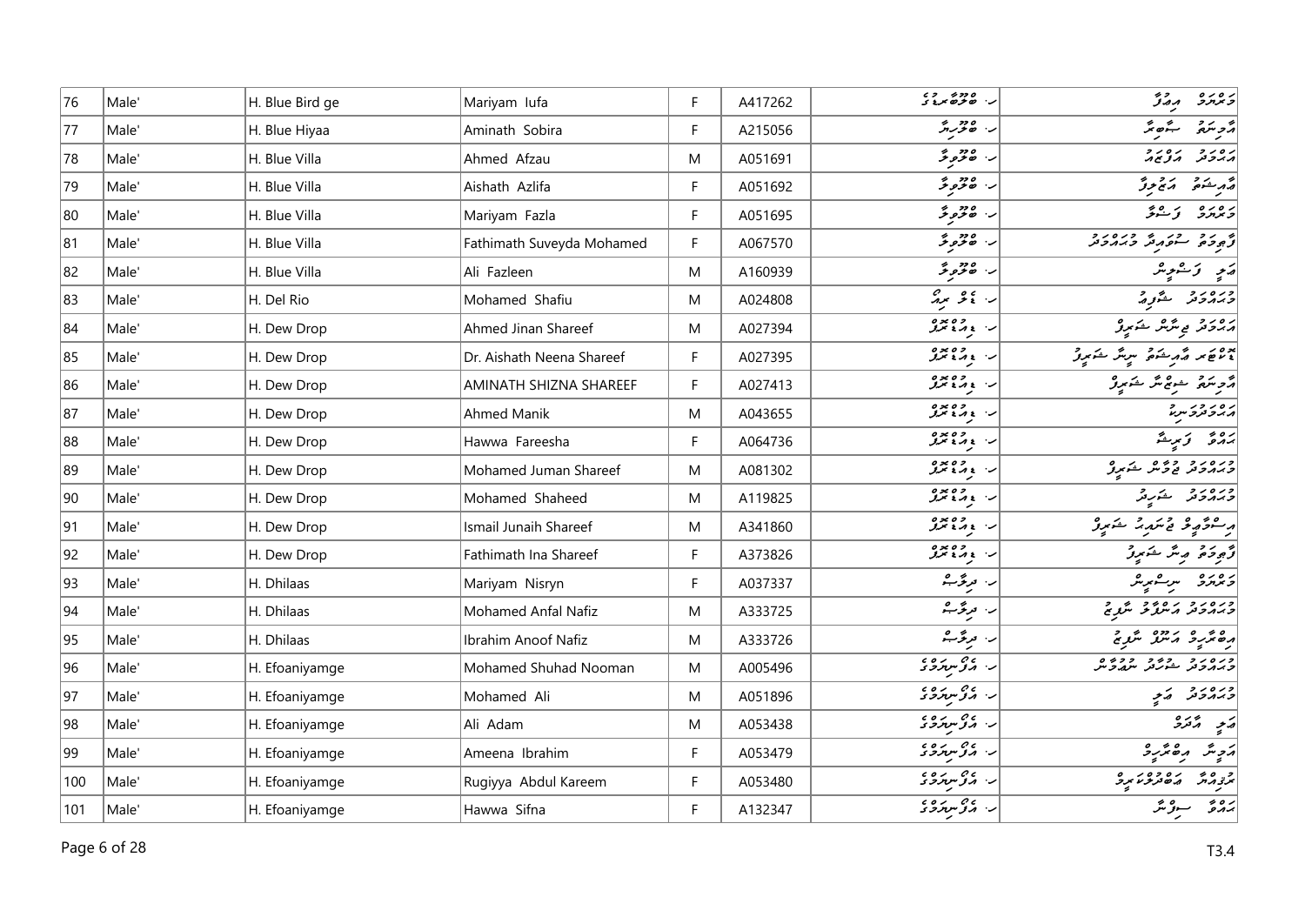| 102 | Male' | H. Efoaniyamge     | Ahmed Sofwan                | M  | A132348 | ה הצייט <i>וב</i> ל                                                                                                                                                                                                                                                                                                 | رەرد رەپەر                                                                                           |
|-----|-------|--------------------|-----------------------------|----|---------|---------------------------------------------------------------------------------------------------------------------------------------------------------------------------------------------------------------------------------------------------------------------------------------------------------------------|------------------------------------------------------------------------------------------------------|
| 103 | Male' | H. Efoaniyamge     | Ali Shaif Shuhad            | M  | A332658 | ر. ووګېږده و                                                                                                                                                                                                                                                                                                        | أرَمِ حَدَّمَ وَحَدَّثَرَ مَدْ                                                                       |
| 104 | Male' | H. Efoaniyamge 1   | Nooman Saeed                | M  | A034818 | ر. وگو سرگروی ا                                                                                                                                                                                                                                                                                                     | وووه درو                                                                                             |
| 105 | Male' | H. Efoaniyamge 1   | Ahmed Aswan Nooman          | M  | A087766 | ر. وگر سرگروی 1                                                                                                                                                                                                                                                                                                     | גם גם גם גם ככלם<br>הגבת ה-יפית יינגבית                                                              |
| 106 | Male' | H. Eight Star      | Nareema Yoosuf              | F  | A032375 | ر. كەرق سۇنجىر                                                                                                                                                                                                                                                                                                      | انتز پر پیچھ دورہ<br>انتز پر پیچ د                                                                   |
| 107 | Male' | H. Eight Star      | Ahmed Nazif Jaufar Naseem   | M  | A075934 | $\mathcal{L}_{\mathcal{B}}^{\mathcal{E}}\mathcal{L}_{\mathcal{B}}^{\mathcal{E}}=\mathcal{L}_{\mathcal{B}}^{\mathcal{E}}\mathcal{L}_{\mathcal{E}}^{\mathcal{E}}$                                                                                                                                                     | גפני תו ביורד ביותר ביותר                                                                            |
| 108 | Male' | H. Eight Star      | Mohamed Naziu Jaufar Naseem | M  | A141701 | $\frac{1}{2}$ $\frac{1}{2}$ $\frac{1}{2}$ $\frac{1}{2}$ $\frac{1}{2}$ $\frac{1}{2}$ $\frac{1}{2}$ $\frac{1}{2}$ $\frac{1}{2}$ $\frac{1}{2}$ $\frac{1}{2}$ $\frac{1}{2}$ $\frac{1}{2}$ $\frac{1}{2}$ $\frac{1}{2}$ $\frac{1}{2}$ $\frac{1}{2}$ $\frac{1}{2}$ $\frac{1}{2}$ $\frac{1}{2}$ $\frac{1}{2}$ $\frac{1}{2}$ | כנסנכ תאם שהציג תי-פ                                                                                 |
| 109 | Male' | H. Eight Star      | Ismail Nazih Jaufar Naseem  | M  | A167320 | $\left  \begin{array}{cc} \mathcal{L}_{\mathbf{p}} & \mathcal{L}_{\mathbf{p}} & \mathcal{L}_{\mathbf{p}} \\ \mathcal{L}_{\mathbf{p}} & \mathcal{L}_{\mathbf{p}} & \mathcal{L}_{\mathbf{p}} \end{array} \right $                                                                                                     | ر مو الله عن الله علم الله الله عن الله عن الله عن الله عن الله عن الله عن الله عن الله عن الله عن ا |
| 110 | Male' | H. Eight Star      | Abdulla Nazim Jaufar Naseem | M  | A167321 | $\sim$ $\frac{2}{3}$ $\sim$ $\frac{2}{3}$ $\sim$                                                                                                                                                                                                                                                                    | رَحْمْرَاللَّهُ مُرَّمُودٌ مَ <i>حْمَدُ مَنْ</i> سَرَسِودُ                                           |
| 111 | Male' | H. Eight Star      | Ali Shahig Jaufar Naseem    | M  | A349808 | $\sim$ $\frac{1}{2}$ $\frac{1}{2}$ $\sim$ $\frac{1}{2}$                                                                                                                                                                                                                                                             | أَرَمِ الشَّرِةِ - وَأَرْثَرُ الرَّسِيطُ                                                             |
| 112 | Male' | H. Elter           | Ahmed Ubaid                 | M  | A012369 | ر، گەنۇبىر                                                                                                                                                                                                                                                                                                          | גפינ בבני                                                                                            |
| 113 | Male' | H. Elter           | Fathimath Huda              | F  | A041047 | ر به ور                                                                                                                                                                                                                                                                                                             | أوالمحمد والمحمد                                                                                     |
| 114 | Male' | H. Elter           | Aminath Nuha                | F  | A104867 | ر په دې بر                                                                                                                                                                                                                                                                                                          | ړ څر سرچ<br>سرتر                                                                                     |
| 115 | Male' | H. Elter           | Aishath Zuha                | F  | A131823 | ر ، د ژوئم بر                                                                                                                                                                                                                                                                                                       | وكرمشتم بمحر                                                                                         |
| 116 | Male' | H. Elter           | Fauziyya Moosa Manik        | F  | A152567 | ر به دوبر                                                                                                                                                                                                                                                                                                           | צומו בילו ביו לביות ב                                                                                |
| 117 | Male' | H. Evening Flower  | Shareefa Ali                | F  | A012524 | ر . مەھسىگىدۇ ئەقەس                                                                                                                                                                                                                                                                                                 | شەمورتى<br>ەتىر                                                                                      |
| 118 | Male' | H. Evening Flower  | Aishath Izha Niyaz          | F  | A324267 | ر . مەھ سرىسى ئۇ ئۇ ئەس                                                                                                                                                                                                                                                                                             | הו לכל היל יידו                                                                                      |
| 119 | Male' | H. Evening Flower  | Aishath Malsa Munaaz        | F  | A328532 | ر . مەھسىندى ئەھمە                                                                                                                                                                                                                                                                                                  | و ديده د ورځ د ده د                                                                                  |
| 120 | Male' | H. Evening Flower  | Fathima Niha Saleem         | F  | A332226 | ر . مەھسىگە ۋىچە ئىر                                                                                                                                                                                                                                                                                                | ۇ <sub>جو</sub> ۇ بىر <i>گ سۇچ</i> ۇ                                                                 |
| 121 | Male' | H. Evening Flower  | Aisha Nafha Saleem          | F  | A332227 | ر . مەھسىگىدۇ ئەقەس                                                                                                                                                                                                                                                                                                 | ۇرغ ئۆڭ ئېچى                                                                                         |
| 122 | Male' | H. Fenigellidhaage | Abida Adam                  | F  | A026082 | ر. ۇسقەم قرقرى                                                                                                                                                                                                                                                                                                      | ړُه پَر پره                                                                                          |
| 123 | Male' | H. Fenigellidhaage | Sara Mohamed                | F  | A026087 | ر و تره و قرقری                                                                                                                                                                                                                                                                                                     | كشفي وره د و                                                                                         |
| 124 | Male' | H. Fenigellidhaage | Sofoora Adam                | F  | A064116 | ر. ۇسۇم مۇمۇ                                                                                                                                                                                                                                                                                                        | ردور پره<br><i>سوؤ</i> ند گ <i>ر</i> ترو                                                             |
| 125 | Male' | H. Fenigellidhaage | Aminath Latheefa            | F  | A064906 | ر. ۇسۇۋمۇقرۇ                                                                                                                                                                                                                                                                                                        | ג و سَعة سَ حَبِي وَ                                                                                 |
| 126 | Male' | H. Fenigellidhaage | Aishath Mohamed             | F. | A069803 | ر. ۇسرەم دېرە                                                                                                                                                                                                                                                                                                       | و ره ر و<br><i>و ټ</i> رو تر<br>لقرمر ينسوهم                                                         |
| 127 | Male' | H. Fenigellidhaage | Mariyam Adam                | F  | A113168 | ر. ۇسرەم دېرى                                                                                                                                                                                                                                                                                                       | ر ם ر ם "ב ב ס<br>5 <i>ב יציר</i> ב                                                                  |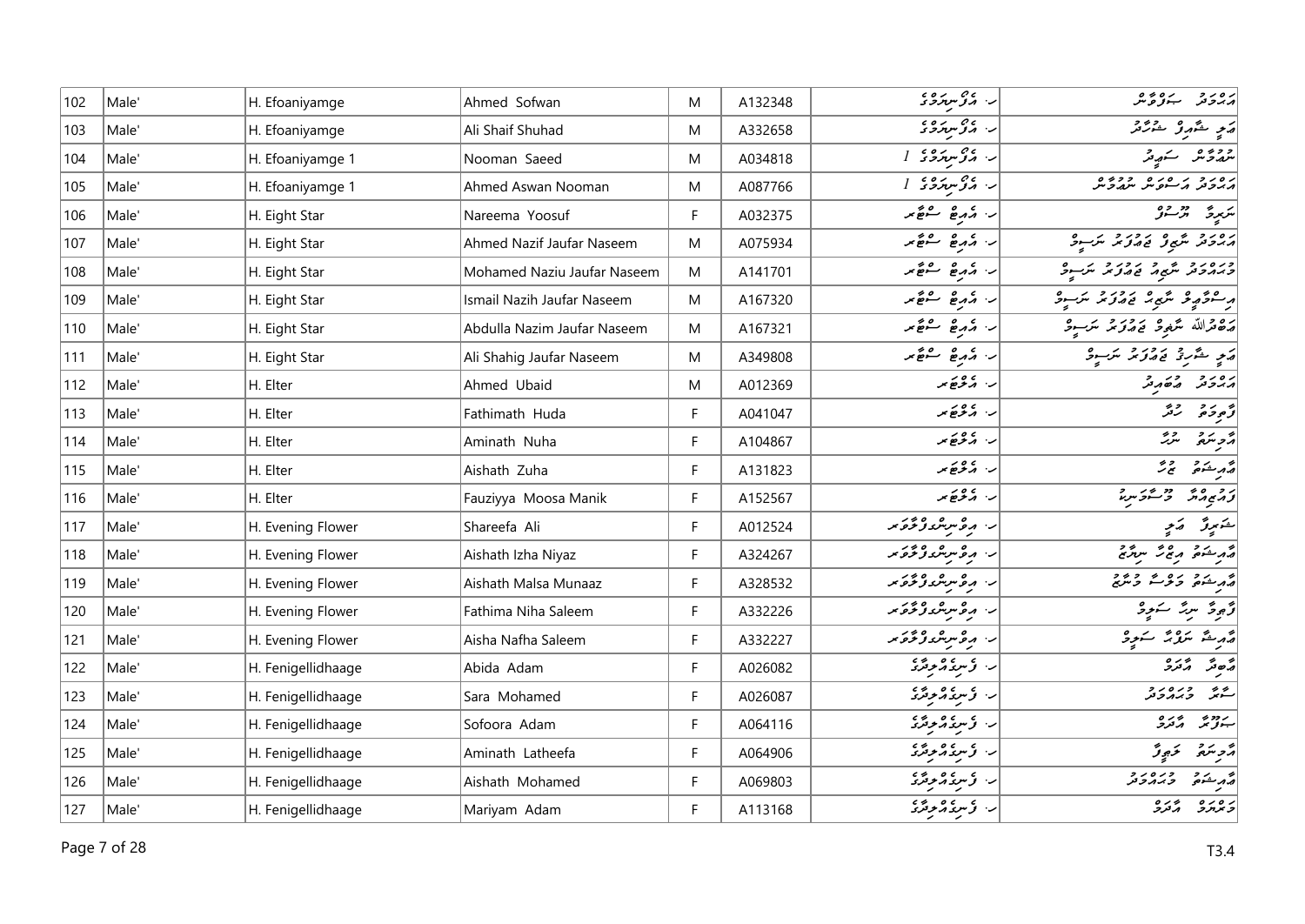| 128 | Male' | H. Fenigellidhaage | Hawlath Adam            | F  | A123140 | ر. ئۈسكەم ئوقرى  | رەر دىرە                                          |
|-----|-------|--------------------|-------------------------|----|---------|------------------|---------------------------------------------------|
| 129 | Male' | H. Fenigellidhaage | Mohamed Shuraih Shareef | M  | A157792 | ر. ئۇسكەم ئەرگە  | ورەرو خىمرى خىرو                                  |
| 130 | Male' | H. Filikurige      | Hussain Moosa           | M  | A022674 | ر و د پرې        | پرستمبر میں حرمت                                  |
| 131 | Male' | H. Filikurige      | Ahmed Naeem             | M  | A022675 | ر و د پرې        | أرەر ئەرە                                         |
| 132 | Male' | H. Filikurige      | Mariyam Moosa           | F  | A041124 | ر. و و رو برد    | ر ه ر ه<br><del>د</del> بربرد<br>حر مستر          |
| 133 | Male' | H. Filikurige      | Nashath Hassan          | F. | A055980 | ر. و دینمبرد     | للركافي الركاس                                    |
| 134 | Male' | H. Filikurige      | Aneela Mohamed          | F  | A064862 | ر. و دیگری       | كەسپۇ دىرەرد                                      |
| 135 | Male' | H. Filikurige      | Ahmed Akram             | M  | A067171 | ر و در مرد       | גפיק גליק                                         |
| 136 | Male' | H. Filikurige      | Yasmin Yoonus           | F  | A067252 | ر و در مرد       |                                                   |
| 137 | Male' | H. Filikurige      | Ahmed Amir              | M  | A094541 | ر و دیگری        | أرور و و و                                        |
| 138 | Male' | H. Filikurige      | Mohamed Naeem           | M  | A215106 | ر و د پرې        | ورەرو شھرى                                        |
| 139 | Male' | H. Filikurige      | Mohamed Althaf Akram    | M  | A347523 | ر و دیگری        | כנהג כ נהגה נכנה<br>בגהבת ה <del>ל</del> פל הטיבב |
| 140 | Male' | H. Finivairoalhi   | Ibrahim Naseer          | M  | A023866 | ر وسفه چې        | رەتزر ئىبوتر                                      |
| 141 | Male' | H. Finivairoalhi   | Zuhura Hussain          | F  | A063060 | ر و سوړيږ        | ى ئەتتىر بىر ئەسكىر بىر                           |
| 142 | Male' | H. Finivairoalhi   | Ahmed Hussain Fulhu     | M  | A066975 | ر و سرعه برعو    | رەرو جەسەر مود                                    |
| 143 | Male' | H. Finivairoalhi   | Ahmed Shaheed           | M  | A094944 | ر وسفه برو       | پروتر خریر                                        |
| 144 | Male' | H. Finivairoalhi   | Aminath Shaheeda        | F  | A104855 | ر وسعد پرې       | أأترجع المفرقر                                    |
| 145 | Male' | H. Finivairoalhi   | Ali Shaheed             | M  | A153258 | ر و پیرو برعز    | أركمني المستكر وتر                                |
| 146 | Male' | H. Finivairoalhi   | Aishath Nasra           | F  | A318691 | ر و سعد برد      | ۇرىشكى ئىر قائد                                   |
| 147 | Male' | H. Finivairoalhi   | Nasrulla Naseer         | M  | A351666 | ر· و سرعه مرغرمه | مترجو جرالله مترسوجر                              |
| 148 | Male' | H. Finivairoalhi   | Zuha Naseer             | F  | A351667 | ر وسفه چې        | وم س <i>مب</i> وتر                                |
| 149 | Male' | H. Finivairoalhi   | Ismail Eeman Ahmed      | M  | A372495 | ر و بېرغه برېږ   | ړ ه څوکړو پروتر ټرونر                             |
| 150 | Male' | H. Fruit Garden    | Ibrahim Aasif           | M  | A001831 | ر. ووه د و و و   | أرەنزىر ئەسىر                                     |
| 151 | Male' | H. Fruit Garden    | Mohamed Manik           | M  | A043752 | ر و ده و و و و   | כנים גב גיינו                                     |
| 152 | Male' | H. Fruit Garden    | Hussain Shah            | M  | A058495 | ر. وروه می ور    | جر سەر سىر ئىش <sup>ى</sup> ر ئىش                 |
| 153 | Male' | H. Fruit Garden    | Mohamed Nasheed         | M  | A099379 | ر. و ده و مره مر | ورەرو شەير                                        |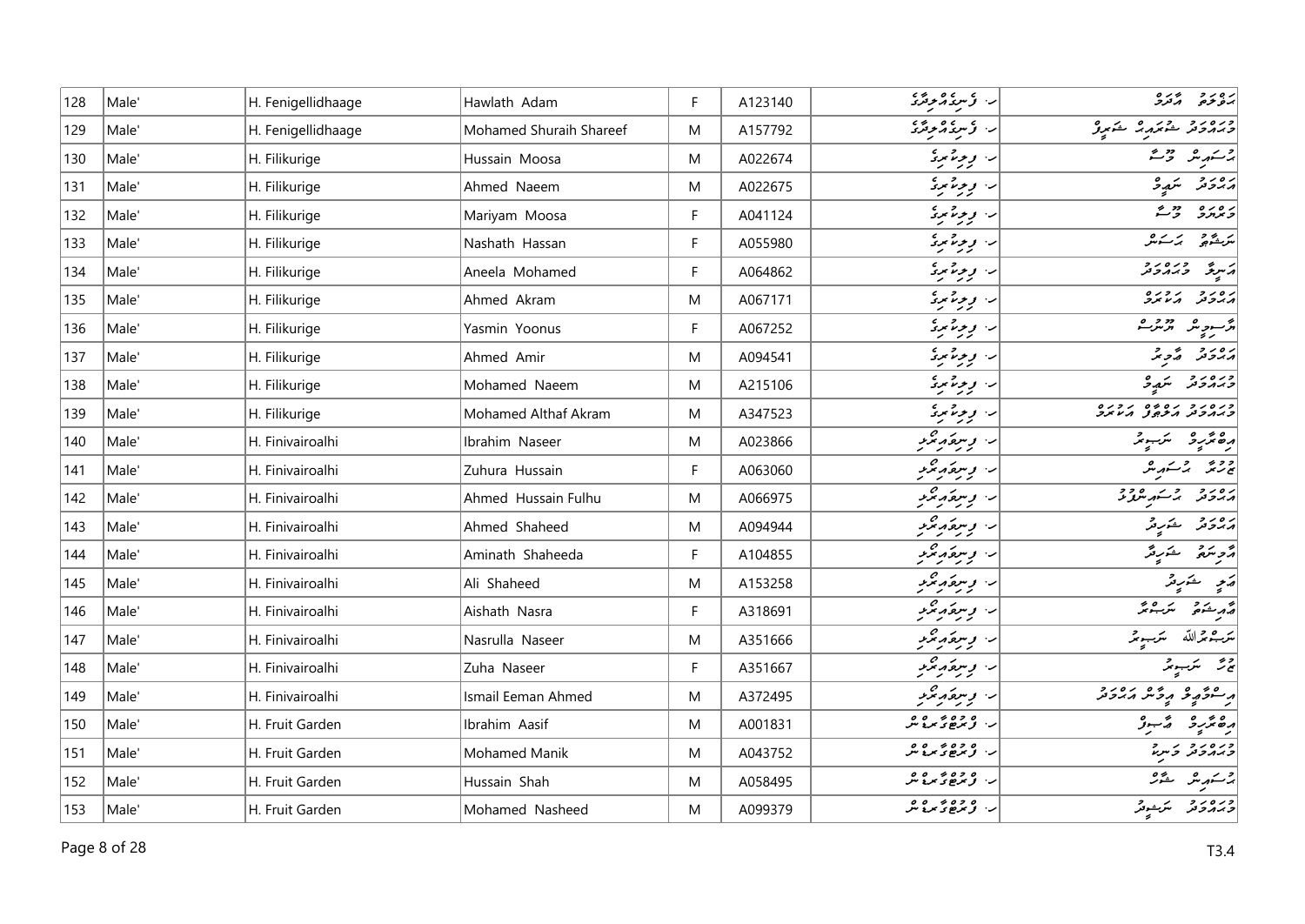|       |                      |                       |                |                  |                        | أترومج الكريشوقر                                                                                          |
|-------|----------------------|-----------------------|----------------|------------------|------------------------|-----------------------------------------------------------------------------------------------------------|
|       | H. Fruit Garden      | Fathimath Sumaiha     |                |                  | ر. و ده و مره مر       | أوجوحو المتورية                                                                                           |
| Male' | H. Fruit Garden      | Aishath Humaidha      | F              | A352582          | ر و ده و و ه و         | مەر شىم ئەرەر                                                                                             |
| Male' | H. Green Meadow      | Ahmed Hussain         | M              | A112278          |                        | رەرد جەكىرىش                                                                                              |
| Male' | H. Green Meadow      | Mohamed Hussain       | M              | A112763          |                        | ورەرو پرسىمەش                                                                                             |
| Male' | H. Green Park        | Ismail Manik          | M              | A049114          | ر، ومرسر مر            | ە سى <i>ۋۇچۇ</i> سىد                                                                                      |
| Male' | H. Green Park        | Aminath Maasha Ismail | $\mathsf F$    | A323879          | ر ، د مړينرو مرين      | أزوينهم وحش وبالمؤولو                                                                                     |
| Male' | H. Grey              | Mohamed Suzeel        | M              | A001110          | ر. ه می                | ورەرو گەرو                                                                                                |
| Male' | H. Grey              | Aminath Sausanee      | F              | A026293          | ر په عی                |                                                                                                           |
| Male' | H. Grey              | Mariyam Safeela       | F.             | A038464          | ە ئەتە<br>ر. كەمىر     | د ه د و گروگر                                                                                             |
| Male' | H. Grey              | Aishath Sausany       | F              | A052246          | ر. ه می                | و ديدو ده کمک په                                                                                          |
| Male' | H. Grey              | Fathimath Sahula      | $\mathsf{F}$   | A060555          | ر په عی                | ۇروە سەرۋ                                                                                                 |
| Male' | H. Grey              | Raaim Saudulla        | M              | A353767          | ر. ه می                | بَرَّمَرَ حَقَّدَ اللَّهُ                                                                                 |
| Male' | H. Grey              | Irsham Saudulla       | M              | A353770          | ە ئەتە<br>ر. كەمىر     | مرعمشقر كروتمرالله                                                                                        |
| Male' | H. Kalhufuruhge Aage | Ali Naseer            | ${\sf M}$      | A012050          |                        | أوسمح الكرسية مترا                                                                                        |
| Male' | H. Kalhufuruhge Aage | Aishath Waheeda       | F              | A012051          |                        | مەرشىقى ئۈرلىگە                                                                                           |
| Male' | H. Kalhufuruhge Aage | Mariyam Sana Naseer   | F              | A112575          |                        | رەرە بەش سەسى                                                                                             |
| Male' | H. Kalhufuruhge Aage | Aminath Shany Naseer  | F              | A112880          |                        |                                                                                                           |
| Male' | H. Kashmeeru Garden  | Aishath Niyaza        | F              | A062156          | ر، ئۈشۈچە ئەممۇمىر     | أقرم شوقو سيترقر                                                                                          |
| Male' | H. Kashmeeru Garden  | Mariyam Niyaza        | F.             | A360057          | ر، ئۈشۈچە ئەتمەتمەتلەر | ر ه ر ه<br><del>ر</del> بربرگر<br>سرتريخ                                                                  |
| Male' | H. Kethi             | FATHMATH HAFEEZ       | F.             | A055722          |                        | وَّمِوَدَةٌ يَرْدٍ لَهُ                                                                                   |
| Male' | H. Kethi             | Aminath Aryj Hussain  | $\mathsf F$    | A147258          |                        | أزويته أيبيقى برسكريش                                                                                     |
| Male' | H. Kinaaraage        | Ibrahim Waheed        | M              | A010296          | ر ما مگریزی            | رە ئرىر ئىرىر                                                                                             |
| Male' | H. Kinaaraage        | Adam Waheed           | M              | A055250          | ر. په مترتبری          | أرمزو كالمرمز                                                                                             |
| Male' | H. Kinaaraage        | Ahmed Naeem           | M              | A068975          |                        | پر و پر و<br>سَمِرِ و                                                                                     |
| Male' | H. Kinaaraage        | Reena Umar            | $\mathsf F$    | A074871          |                        | ىرىگە ئەۋىر                                                                                               |
|       | Male'<br>Male'       | H. Fruit Garden       | Yamama Nasheed | F<br>$\mathsf F$ | A149297<br>A309065     | ر، وروء مره م<br>ر. ۇ پرىئرچ<br>ر. د مړينو په<br>ابن مقهج<br>بربهمو<br>ار.<br>په موندۍ<br>ار، پرېنوي<br>— |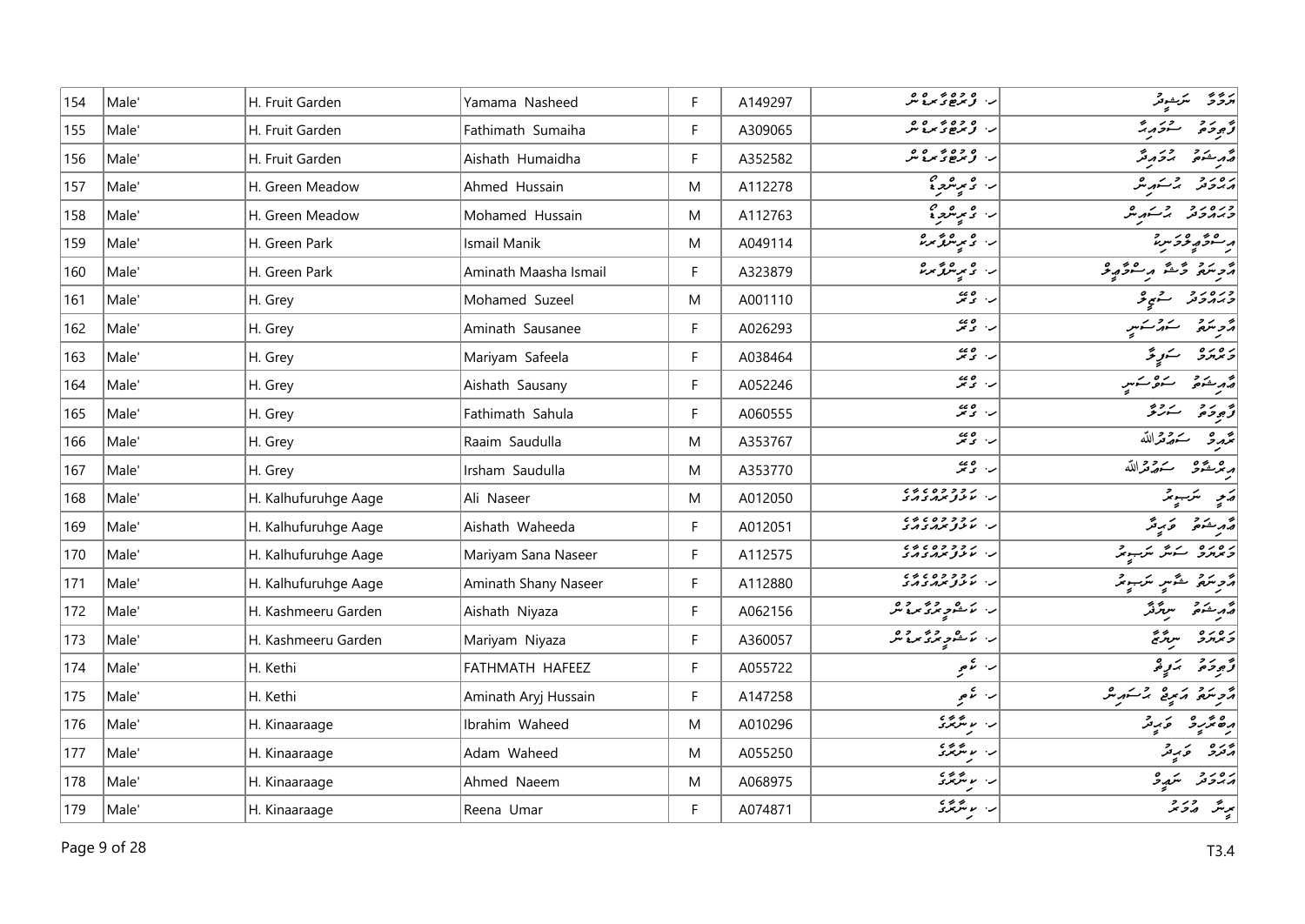| 180 | Male' | H. Kinaaraage                                | HUSSAIN ALI             | M  | A076859 | ر ۱ مارچوي                                                    | يز سكهر شكر كاركر                         |
|-----|-------|----------------------------------------------|-------------------------|----|---------|---------------------------------------------------------------|-------------------------------------------|
| 181 | Male' | H. Kinaaraage                                | SALMA UMAR              | F. | A076860 | ر . ما متر پوځ                                                | سەدى<br>ور و<br>در تر                     |
| 182 | Male' | H. Kinaaraage                                | AROOSHA ALI             | F. | A079987 | ر . ما متر پو <sup>ر</sup> ه                                  | ىر جو ئەيگە<br>مەنبۇرىشى<br>رځمنو         |
| 183 | Male' | H. Kinaaraage                                | AFIYA ALI NASEER        | F  | A079988 | ر . ما مترتبری                                                | ړونه ډې تربېر                             |
| 184 | Male' | H. Kinaaraage                                | Hudha Umar              | F  | A081602 | ر . ما متوجری                                                 | وه ورو<br>رنگ م <i>د</i> ونر              |
| 185 | Male' | H. Kinaaraage                                | Amjad Faheem            | M  | A101216 | ر . ما متوجری                                                 | برەر ئەرۋ                                 |
| 186 | Male' | H. Kinaaraage                                | Mariyam Waheeda         | F  | A121839 | ر . ما متر پو <sup>ر</sup> ه                                  | ر ه ر ه<br><del>ر</del> بربرگر<br>ى برىتر |
| 187 | Male' | H. Kinaaraage                                | FATHIMATH NUZUHAA ALI   | F. | A347658 | ر . ما متریو پر                                               | توجوحو سيئ كمي                            |
| 188 | Male' | H. Kinaaraage                                | <b>ISMAIL ALI</b>       | M  | A347659 | ر . ما متوجری                                                 | الرشتوني ويمنح                            |
| 189 | Male' | H. Kinaaraage                                | Rishwan Ahmed           | M  | A356817 | ر. پرسرچری                                                    | ره ده در در د<br>پرشورش م.پروتر           |
| 190 | Male' | H. Kinaaraage                                | Hamda Ibrahim Waheed    | F. | A356822 | ر . ما متر پو <sup>ر</sup> ه                                  | بروند مصريره وبرد                         |
| 191 | Male' | H. Kiwi                                      | Fathimath Rasheeda      | F  | A038637 | ر موج                                                         | ۇ بوخ <sup>ى</sup><br>ىمەشەقە             |
| 192 | Male' | H. Kiwi                                      | Ibrahim Shareef         | M  | A038638 | ىرەپە                                                         | رە ئۈرۈ<br>شەمرى                          |
| 193 | Male' | H. Kiwi                                      | Aishath Naiha           | F  | A370011 | موج<br>مربح                                                   | پە<br>تەر شەھ<br>ستەرج                    |
| 194 | Male' | H. Kiwi                                      | Mohamed Nashfau         | M  | A370018 | ىر ھ                                                          | و ر ه ر د<br>د بر پر تر<br>ىئەرشۇ ئەر     |
| 195 | Male' | H. Kulhlhavaggasdhoshuge Aage                | Ali Najeeb Yoosuf       | M  | A054971 | وه بربره بر ه پروه پره<br>ب- موبر بوبر بر سوتربری پری         | ړنې سر <sub>م</sub> ې ه تر دو             |
| 196 | Male' | H. Kulhlhavaggasdhoshuge Aage                | Aishath Ibrahim         | F  | A055163 | وه ر ر ه ر ه و و و و و و<br>ر ۰ مه بر تو بر و سوتتر تر پر و   | ومرشوم مقتررة                             |
| 197 | Male' | H. Kulhlhavaggasdhoshuge Aage                | Fathimath Najiya Yoosuf | F  | A055166 | وه بر بر ه بر و ه پرو د پر د<br>ر۰ بر بربر بر بر بر بر بر بر  | ۇ بۇ ئەھم ئەھم بىر مەر دە                 |
| 198 | Male' | H. Kulhlhavaggasdhoshuge Aage                | Habeeba Yoosuf          | F. | A061814 | د ۲۵ دره د ۵ پروه وه<br>ر۰ ماه نوع نور سوترنوره ور            | برُحدة وربور                              |
| 199 | Male' | H. Kulhlhavaggasdhoshuge Aage                | Ismail Yoosuf           | M  | A066890 | وه د د ه د ر ه د و د د د د<br>د ۱ ما پرتونو تری سوتونوی پری   | ىر مەنز <sub>ىي</sub> رتى<br>س<br>ېزىستۇ  |
| 200 | Male' | H. Kulhlhavaggasdhoshuge Aage                | Aminath Ziyadha         | F  | A079729 | وه بر بر ه بر و ه پرو د پر د<br>ر۰ بر بربر بر بر بر بر بر بر  | ۇ ئەسكە ئەرەم                             |
| 201 | Male' | H. Kulhlhavaggasdhoshuge Aage                | Fathmath Zidhna Ali     | F  | A079730 | وه د ره د ه د و د د د د<br>د ۱ مه د و ترو سوترنزو پرو         | ژُودَهُ یا ژُندُ مَیْ                     |
| 202 | Male' | H. Kulhlhavaggasdhoshuge Aage                | Mohamed Fayyaz          | M  | A125105 | وه ر ر ه ر ه ه و د ه د »<br>ر۰ عامر نوح مری سوتورسی پری       | ورەر دەرە دەر<br><i>جەم</i> ەدىر ۋەبرىش   |
| 203 | Male' | H. Kulhlhavaggasdhoshuge Aage                | Aishath Fazla           | F. | A125212 | د ۲۵ دره د ۵ پروه وه<br>ر۰ ماه نوع نور سوترنوره ور            | دُرڪو ترڪڙ                                |
| 204 | Male' | H. Kulhlhavaggasdhoshuge Aage                | Shareef Yoosuf          | M  | A138615 | وه بر بر ه بر و ه پرو د په د<br>ب ۱ مه بر بر بور بر سوتر بر پ | در مسرو<br>مرگ<br>شەمرىژ                  |
| 205 | Male' | H. Kulhlhavaggasdhoshuge Aage   Imran Jaleel |                         | M  | A143855 | وه ر ر ه ر ه ه و د و ه د<br>ر ۰ مه بر نو و بری سوتوری بری     | رە ئەر ئەر                                |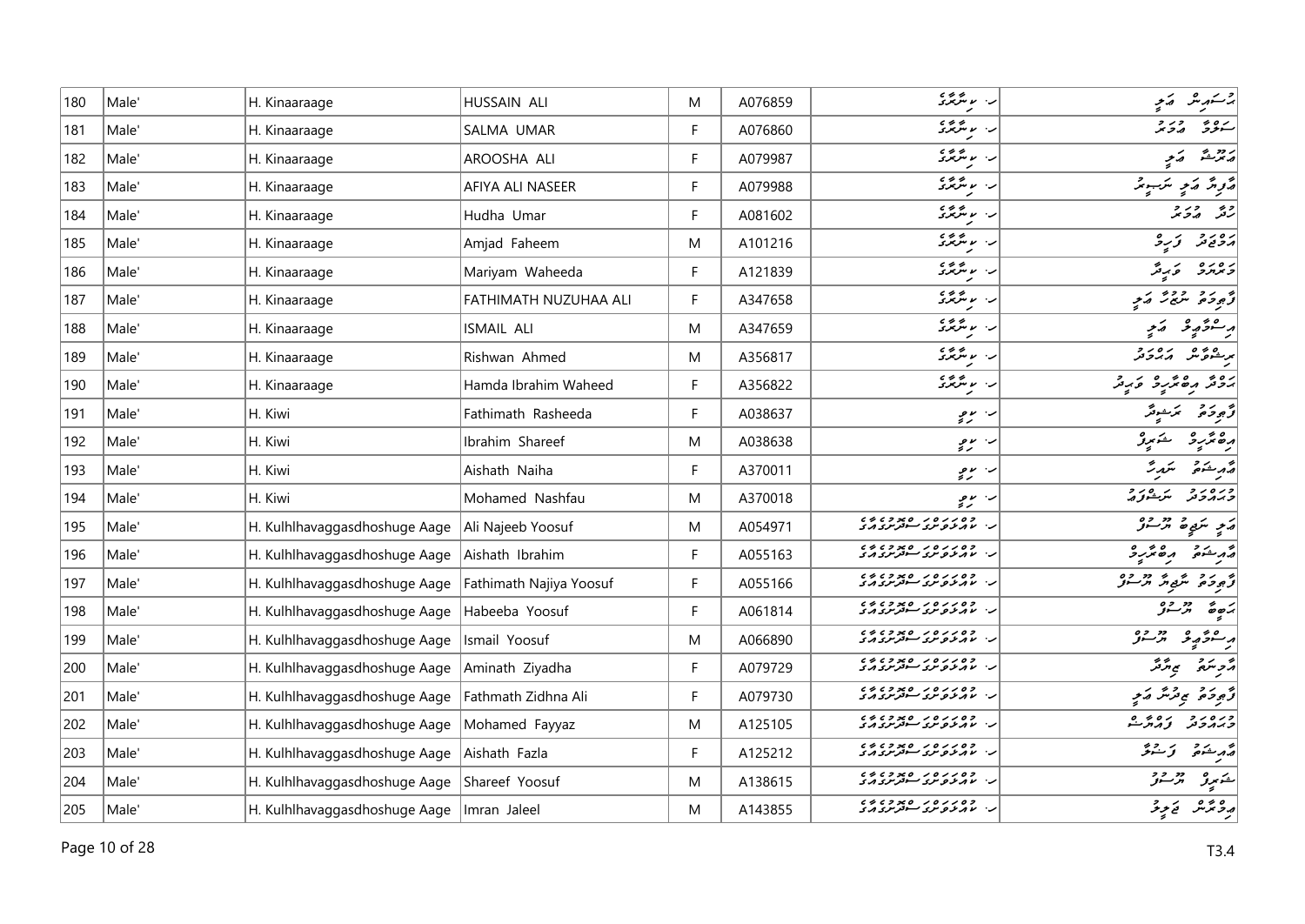| 206 | Male' | H. Kulhlhavaggasdhoshuge Aage | Ahmed Husam                  | M | A253603 | د ۱۵۶ ده د ۵ پوده و د کار<br>د ۱۸ در نوم تری سوتورو در د       | ړه رو وروو                                                  |
|-----|-------|-------------------------------|------------------------------|---|---------|----------------------------------------------------------------|-------------------------------------------------------------|
| 207 | Male' | H. Kulhlhavaggasdhoshuge Aage | Ahmed Afrah                  | M | A283140 | وه د ره د ه د و د د د د<br>ر۰ عامد نوح مرد سوتوربو در د        | پره پره<br>پروتوپر<br>پروژو                                 |
| 208 | Male' | H. Kulhlhavaggasdhoshuge Aage | Ahmed Arzan                  | M | A322147 | وه د ره د ه د و د د د د<br>ر۰ عامد نوح مرد سوتوربو در د        | גפיל גפציל                                                  |
| 209 | Male' | H. Kulhlhavaggasdhoshuge Aage | Alsan Ismail                 | M | A322203 | د ۲۵ در ده د ۲۵ د د د د د<br>ر۰ مه در نوم د کسوتورو د د        | روىس مەشترەپ                                                |
| 210 | Male' | H. Kulhlhavaggasdhoshuge Aage | Rauha Abdulla Naseer         | F | A347836 | وه د ره د ه د و د و د د<br>د ۱ ماه ندو نوی سوتونوی ه ی         | برویه بره والله مترجونز                                     |
| 211 | Male' | H. Kulhlhavaggasdhoshuge Aage | Sara Jaleel                  | F | A347837 | وه د ره د ه د و د د د د<br>د ۱ مهر نوع د سوتر ترو پرو          | رشمگر الاخترانی                                             |
| 212 | Male' | H. Kulhlhavaggasdhoshuge Aage | <b>ABDULLA AMZAR MOHAMED</b> | M | A354752 | وه د ره د ه د و د د د د<br>د ۱ مهر نوع د سوتر ترو پرو          | ره د الله بره ر د د دره ر د<br>پره ترالله برد بر د بربرد تر |
| 213 | Male' | H. Kulhlhavaggasdhoshuge Aage | Aminath Samha Shareef        | F | A355006 | د ۲۵ در ده د ۲۵ ده د د د د<br>ر۰ مه در نورو سوتر ترو برو       | مەھ سىز ئىسىمى                                              |
| 214 | Male' | H. Kulhlhavaggasdhoshuge Aage | Mariyam Lamha Shareef        | F | A383160 | وه د ره د ه د و د د د د<br>ر۰ عامرتونو د سوتورو در             | رەرە رەپ شەير                                               |
| 215 | Male' | H. Kulhlhavaggasdhoshuge Aage | Haisham Shareef Yoosuf       | M | A394055 | وه د ره د ره پووه ده د<br>د ۱ ماه نوع نوی سوتونوی ه ی          | <i>ر<sub>ا</sub>ړ</i> ىشكى ئىشتو ھاردو ھ                    |
| 216 | Male' | H. Kulhlhavahgasdhoshuge      | Mohamed Waheed Ali           | M | A026328 | و ہ د د ہ د ہ ہ د د ہ<br>ر ب ماہر لواہ کی سوتورس               | ورەرو كېرىژ كەي                                             |
| 217 | Male' | H. Kulhlhavahgasdhoshuge      | Anwar Ali                    | M | A079299 | و ہ د ر د ہ د د د د د د<br>ر ۰ ما پر نوبری سوترس               | مگرونجر المجمع                                              |
| 218 | Male' | H. Kulhlhavahgasdhoshuge      | Hassan Ayaan Waheed          | M | A333067 | و ہ د بر ہ بر ہ ہ د و ء<br>ب سماج بوجہ تہ سوتر س               | يُرَسَوْرُ مِرْمُرْ وَبِرِيْرِ                              |
| 219 | Male' | H. Kulhlhavahgasdhoshuge      | Aishath Juman Anwar          | F | A337104 | و ہ د ر د ہ د د د د د د<br>ر ۰ ما پر نوبری سوترس               | ه د شکوه ده و د و د و                                       |
| 220 | Male' | H. Kulhlhavahmaage            | Hussain Rasheed              | M | A009376 | c <i>� o &gt; &gt; o &gt;</i><br>S P A <del>D Y</del> A V · -> | يز سكور مركب الكر من المحر وتر                              |
| 221 | Male' | H. Kulhlhavahmaage            | Fathimath Shifa              | F | A039152 |                                                                | ژوده سرژ                                                    |
| 222 | Male' | H. Kulhlhavahmaage            | Mohamed Rasheed              | M | A039792 | כם קרם שי<br>היא תיפו <i>ר</i> ד                               | ورەرو كەشەتر                                                |
| 223 | Male' | H. Kulhlhavahmaage            | Mohamed Fahudhu              | M | A052646 | د وه د ده و د و<br>ر۰ ماه لمرحواد و                            | وره رو دوو<br><i>وبروونر ور</i> تر                          |
| 224 | Male' | H. Kulhlhavahmaage            | Adam Ali                     | M | A069851 | c s o v v o v<br>5 P N P Y N V V                               | پروژ کامی                                                   |
| 225 | Male' | H. Kulhlhavahmaage            | Mohamed Ibrahim              | M | A096726 |                                                                | و ر ه ر د<br>د بر پر تر<br>ىر <i>ھىتر ب</i>                 |
| 226 | Male' | H. Kulhlhavahmaage            | Ahmed Zayn                   | M | A101895 |                                                                | رەرو يەر                                                    |
| 227 | Male' | H. Kulhlhavahmaage            | Fathimath Rifaayath Ibrahim  | F | A104780 |                                                                | وجوده برومره معتبر                                          |
| 228 | Male' | H. Kulhlhavahmaage            | Mohamed Visal                | M | A121850 |                                                                | ورەر وشۇ                                                    |
| 229 | Male' | H. Kulhlhavahmaage            | Ahmed Visal                  | M | A121851 | - <i>- - - - - -</i><br>ر· ما <i>د بل و د 5 د</i>              | رەرد ھىشۇ                                                   |
| 230 | Male' | H. Kulhlhavahmaage            | Mohamed Sameer               | M | A126320 | د وه د ده و د و<br>ر۰ ماه نوح ه و د                            | و رە ر د<br>تر پر تر تر<br>سكوبر                            |
| 231 | Male' | H. Kulhlhavahmaage            | Aishath Usvath               | F | A131953 | כם קרם שי<br>קיי מה גם הכב                                     |                                                             |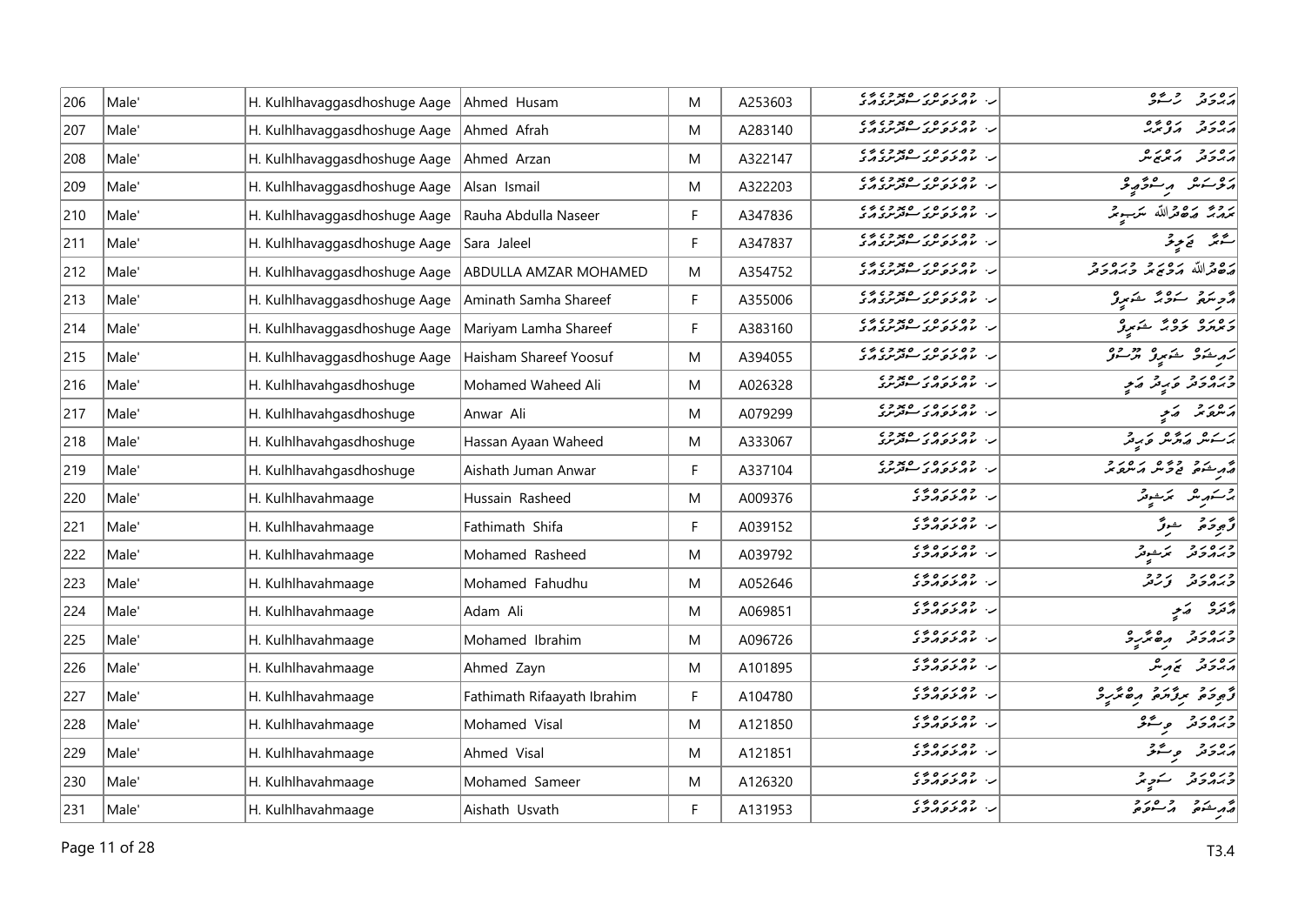| 232 | Male' | H. Kulhlhavahmaage      | Ibrahim Rasheed                 | M         | A138556 | כם גים בים<br>גיעות שבו <i>ני</i> פיב                                                                                                                                                                                                                                                                                                                                                                                                                                                | أرە ئۇرۇ سىيەتى                                            |
|-----|-------|-------------------------|---------------------------------|-----------|---------|--------------------------------------------------------------------------------------------------------------------------------------------------------------------------------------------------------------------------------------------------------------------------------------------------------------------------------------------------------------------------------------------------------------------------------------------------------------------------------------|------------------------------------------------------------|
| 233 | Male' | H. Kulhlhavahmaage      | Ahmed Mausoom Mohamed           | M         | A138646 | وه ر ره و د<br>ر۰ ماړو کرد و                                                                                                                                                                                                                                                                                                                                                                                                                                                         | נסג כ ג כ ככם יכגסג כ<br>הגבת כה — יב יכגה כת              |
| 234 | Male' | H. Kulhlhavahmaage      | Abdul Rahmaan Shaffaf Shah      | M         | A161230 | د وه د ره و و و<br>ر۰ موهر و د و د                                                                                                                                                                                                                                                                                                                                                                                                                                                   | ره ده ده ده مده ده وه.<br>پره تربر بربر سر شوبر تو تر شوبر |
| 235 | Male' | H. Kulhlhavahmaage      | Mausooma Abdulla                | F         | A241699 | כסגגם ב-2<br>ה' מה <i>ג</i> סה <i>כ</i> ז                                                                                                                                                                                                                                                                                                                                                                                                                                            | رو دور رووالله                                             |
| 236 | Male' | H. Kulhlhavahmaage      | Noor Ibrahim                    | M         | A280759 | כסגגם ב-2<br>ה' מהיכתוב ב                                                                                                                                                                                                                                                                                                                                                                                                                                                            | מד הם <i>לגי</i> ב                                         |
| 237 | Male' | H. Kulhlhavahmaage      | Azhar Ibrahim                   | M         | A281861 | כסגגם ב-2<br>ה' מה <i>ג</i> סה <i>כ</i> ז                                                                                                                                                                                                                                                                                                                                                                                                                                            | ەھ تررۈ<br>ىر جەسىر<br>مەسىرىكىتىر                         |
| 238 | Male' | H. Kulhlhavahmaage      | Maimoon Ibrahim                 | M         | A322307 | כסגגם ב-2<br>ה' מה <i>ג</i> סה <i>כ</i> ז                                                                                                                                                                                                                                                                                                                                                                                                                                            | ەھ تررۈ<br>ىر دو ھ                                         |
| 239 | Male' | H. Kulhlhavahmaage      | Sama Mohamed                    | F         | A344299 |                                                                                                                                                                                                                                                                                                                                                                                                                                                                                      | شەيق ھەرەر ج                                               |
| 240 | Male' | H. Kulhlhavahmaage      | Hassan Visam                    | M         | A344474 | c <i>� o &gt; &gt; o &gt;</i><br>> <i>&gt; ^ ^ ^ ^ ^ ^</i>                                                                                                                                                                                                                                                                                                                                                                                                                           | يُرَسَسْ وِسَنَّوْ                                         |
| 241 | Male' | H. Kulhlhavahmaage      | Ibrahim Visam                   | M         | A344506 | כסגגם 4 2<br>הי מה <i>ג</i> סה <i>כ</i> צ                                                                                                                                                                                                                                                                                                                                                                                                                                            | أرەنزىر وسۇ                                                |
| 242 | Male' | H. Kulhlhavahmaage      | Aishath Malha Adam              | F         | A347018 |                                                                                                                                                                                                                                                                                                                                                                                                                                                                                      | ه د شو و ده بو بوده<br>هم شوه و و بر مرتور                 |
| 243 | Male' | H. Kulhlhavahmaage      | Nashaya Hussain                 | F         | A348933 | وه ر ره و د<br>ر۰ ما پر نوچ پر تر                                                                                                                                                                                                                                                                                                                                                                                                                                                    | سَرَجَيْشَ بِرْسَمَ سُر                                    |
| 244 | Male' | H. Kulhlhavahmaage      | Ahmed Haam                      | M         | A351497 | כם גים בים<br>גיעות שבו <i>ני</i> פיב                                                                                                                                                                                                                                                                                                                                                                                                                                                | رەر دە                                                     |
| 245 | Male' | H. Kulhlhavahmaage      | Mohamed Abdulla                 | M         | A351499 | כם גים בים<br>גיעות שבו <i>ני</i> פיב                                                                                                                                                                                                                                                                                                                                                                                                                                                | وره رو ده دالله                                            |
| 246 | Male' | H. Kulhlhavahmaage      | Ahmed Maeesh Mohamed<br>Rasheed | M         | A363420 | c <i>� o &gt; &gt; o &gt;</i><br>> <i>&gt; ^ ^ ^ ^ ^ ^</i>                                                                                                                                                                                                                                                                                                                                                                                                                           | رەرد ریە درەرد پردور                                       |
| 247 | Male' | H. Kulhlhavahmaage      | Ahmed Saruhkaan                 | ${\sf M}$ | A363537 |                                                                                                                                                                                                                                                                                                                                                                                                                                                                                      | رەرد روپر                                                  |
| 248 | Male' | H. Kulhlhavahmaage      | Ali Hushaam                     | M         | A363543 |                                                                                                                                                                                                                                                                                                                                                                                                                                                                                      | پر پر پر چ                                                 |
| 249 | Male' | H. Kulhlhavahmaage      | Mariyam Maleeha Adam            | F         | A373998 | - <i>0000000</i><br>ر· ما <i>مرنو</i> ه <i>ورو</i> ر                                                                                                                                                                                                                                                                                                                                                                                                                                 | أد وره و ديگر اړوره                                        |
| 250 | Male' | H. Kulhlhavahmaage      | Mohamed Mabrook Adam            | M         | A373999 | כסגגם 4 2<br>הי מה <i>ג</i> סה <i>כ</i> צ                                                                                                                                                                                                                                                                                                                                                                                                                                            | כנסנכ נסמם שנם<br>קמתכת כסמט התכ                           |
| 251 | Male' | H. Kulhlhavahmaage      | Shamath Mohamed Rasheed         | F         | A381882 | c <i>� o &gt; &gt; o &gt;</i><br>> <i>&gt; ^ ^ ^ ^ ^ ^ &gt;</i>                                                                                                                                                                                                                                                                                                                                                                                                                      | عرد و دره د و برخونه<br>مشوره وبرودته برخونه               |
| 252 | Male' | H. Kulhlhavahmaage      | Abdulla Eeman                   | M         | A381930 | כסגגם ב-2<br>ה' מה <i>ג</i> סה <i>כ</i> ז                                                                                                                                                                                                                                                                                                                                                                                                                                            | أصفعهالله ويحته                                            |
| 253 | Male' | H. Kulhlhavahmaage Aage | Aminath Abdul Rasheed           | F         | A076135 |                                                                                                                                                                                                                                                                                                                                                                                                                                                                                      | گر سکتر ده وه مرشوند                                       |
| 254 | Male' | H. Kulhlhavahmaage Aage | Aishath Rasheeda                | F         | A080786 | $\begin{array}{lll} c@>{\small{\sim}}c@>{\small{\sim}}c@>{\small{\sim}}c@>{\small{\sim}}c@>{\small{\sim}}c@>{\small{\sim}}c@>{\small{\sim}}c@>{\small{\sim}}c@>{\small{\sim}}c@>{\small{\sim}}c@>{\small{\sim}}c@>{\small{\sim}}c@>{\small{\sim}}c@>{\small{\sim}}c@>{\small{\sim}}c@>{\small{\sim}}c@>{\small{\sim}}c@>{\small{\sim}}c@>{\small{\sim}}c@>{\small{\sim}}c@>{\small{\sim}}c@>{\small{\sim}}c@>{\small{\sim}}c@>{\small{\sim}}c@>{\small{\sim}}c@>{\small{\sim}}c@>{\$ | مەم شەم كىرىشونگر                                          |
| 255 | Male' | H. Kulhlhavahmaage Aage | Ameena Abdul Rasheed            | F         | A080787 | $\begin{array}{lll} c@>{\small{\sim}}c@>{\small{\sim}}c@>{\small{\sim}}c@>{\small{\sim}}c@>{\small{\sim}}c@>{\small{\sim}}c@>{\small{\sim}}c@>{\small{\sim}}c@>{\small{\sim}}c@>{\small{\sim}}c@>{\small{\sim}}c@>{\small{\sim}}c@>{\small{\sim}}c@>{\small{\sim}}c@>{\small{\sim}}c@>{\small{\sim}}c@>{\small{\sim}}c@>{\small{\sim}}c@>{\small{\sim}}c@>{\small{\sim}}c@>{\small{\sim}}c@>{\small{\sim}}c@>{\small{\sim}}c@>{\small{\sim}}c@>{\small{\sim}}c@>{\small{\sim}}c@>{\$ | أركب الملتق المتحد والمستحدث                               |
| 256 | Male' | H. Kulhlhavahmaage Aage | Abdul Rasheed                   | ${\sf M}$ | A080788 | $\begin{array}{lll} c@>{\small{\sim}}c@>{\small{\sim}}c@>{\small{\sim}}c@>{\small{\sim}}c@>{\small{\sim}}c@>{\small{\sim}}c@>{\small{\sim}}c@>{\small{\sim}}c@>{\small{\sim}}c@>{\small{\sim}}c@>{\small{\sim}}c@>{\small{\sim}}c@>{\small{\sim}}c@{(\small{\sim}}c@{(\small{\sim}}c@{(\small{\sim}}c@{(\small{\sim}}c@{(\small{\sim}}c@{(\small{\sim}}c@{(\small{\sim}}c@{(\small{\sim}}c@{(\small{\sim}}c@{(\small{\sim}}c@{(\small{\sim}}c@{(\small{\sim}}c@{(\small{\sim}}c@{(\$ | ر ٥ ۶ ٥ ٥ کرشونر<br>در ۱۵ کرد کرشونر                       |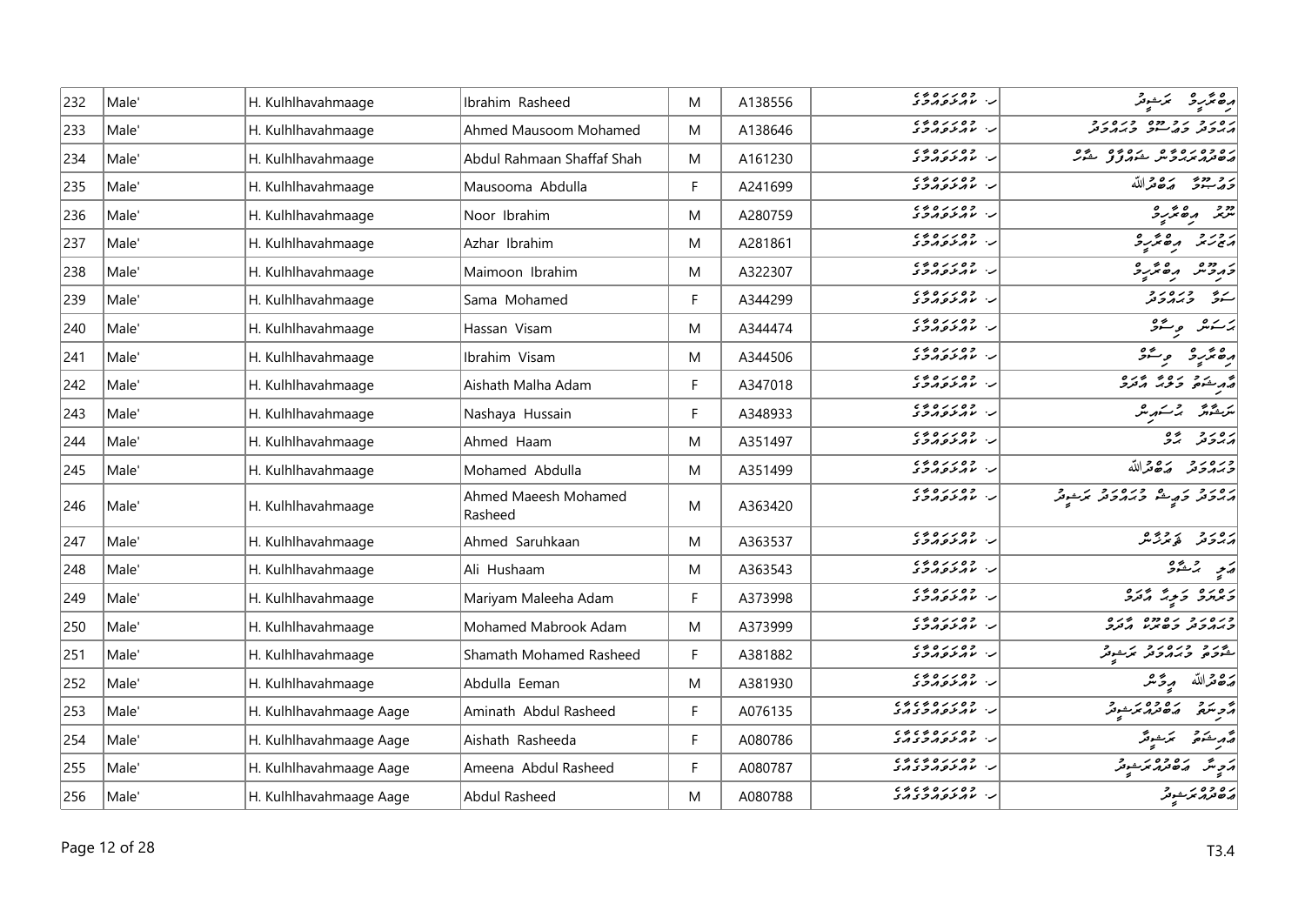| 257 | Male' | H. Kulhlhavahmaage Aage | Fathmath Abdul Rasheed      | F.          | A080848 | $\begin{array}{lll} c@>{c@>{c@>{c@{\cdots}}} \\ \circ @{c@>{c@>{c@{\cdots}}} \\ \circ @{c@>{c@>{c@{\cdots}}} \\ \circ @{c@>{c@>{c@{\cdots}}} \\ \circ @{c@>{c@{\cdots}}} \\ \circ @{c@>{c@{\cdots}}} \\ \circ @{c@>{c@{\cdots}}} \end{array} \quad .$                                                                                                                                                                                                                                | قريده ده ده ده در در د                                         |
|-----|-------|-------------------------|-----------------------------|-------------|---------|--------------------------------------------------------------------------------------------------------------------------------------------------------------------------------------------------------------------------------------------------------------------------------------------------------------------------------------------------------------------------------------------------------------------------------------------------------------------------------------|----------------------------------------------------------------|
| 258 | Male' | H. Kulhlhavahmaage Aage | Mohamed Jazlaan Sharfuddeen | M           | A154642 | c s c s o s s o s<br>5 A 5 5 A 9 5 A 4 $\sim$                                                                                                                                                                                                                                                                                                                                                                                                                                        | ورەر د رەپرە مەدەرە<br>دىدەردىر ق                              |
| 259 | Male' | H. Kulhlhavahmaage Aage | Ismail Abdul Rasheed        | M           | A302832 | cscsovios<br>SASIAGIAV                                                                                                                                                                                                                                                                                                                                                                                                                                                               | مر شوگهر ده ده ده مر شوند<br>مر شوگهر در هم مر مر شوند         |
| 260 | Male' | H. Kulhlhavahmaage Aage | Mohamed Abdul Rasheed       | M           | A303860 | $\begin{array}{lll} c@>{\small{\sim}}c@>{\small{\sim}}c@>{\small{\sim}}c@>{\small{\sim}}c@>{\small{\sim}}c@>{\small{\sim}}c@>{\small{\sim}}c@>{\small{\sim}}c@>{\small{\sim}}c@>{\small{\sim}}c@>{\small{\sim}}c@>{\small{\sim}}c@>{\small{\sim}}c@>{\small{\sim}}c@>{\small{\sim}}c@>{\small{\sim}}c@>{\small{\sim}}c@>{\small{\sim}}c@>{\small{\sim}}c@>{\small{\sim}}c@>{\small{\sim}}c@>{\small{\sim}}c@>{\small{\sim}}c@>{\small{\sim}}c@>{\small{\sim}}c@>{\small{\sim}}c@>{\$ | وره رو ده وه در د<br><i>وبروجو م</i> ه توم ترش <sub>و</sub> تر |
| 261 | Male' | H. Kunnaarumaage        | Mohamed Rashad              | M           | A023908 | ر می شود و د و د<br>ر با می می شرکتری                                                                                                                                                                                                                                                                                                                                                                                                                                                | ورەر دىر بەر<br><i>جەم</i> ەر بىرىشەتر                         |
| 262 | Male' | H. Kunnaarumaage        | Fathimath Rasheeda          | F           | A047527 | ر و ه و و و و<br>ر . گم میرمتر پرو ی                                                                                                                                                                                                                                                                                                                                                                                                                                                 | تزود كالمتحفظة                                                 |
| 263 | Male' | H. Kunnaarumaage        | Mariyam Saleema             | F           | A051464 | ر و ه و و و و<br>ر . گم شرش پرو ی                                                                                                                                                                                                                                                                                                                                                                                                                                                    | رەرە سەرۇ                                                      |
| 264 | Male' | H. Kunnaarumaage        | Khadeeja Mohamed            | F           | A057728 | ر وه پروه وه<br>ر ام مرمتر پروی                                                                                                                                                                                                                                                                                                                                                                                                                                                      | و ره ر د<br><i>و پ</i> رو تر<br>ترتوقج                         |
| 265 | Male' | H. Kunnaarumaage        | MADEEHA MOHAMED RASHAD      | F.          | A080817 | ر و ه و و و و<br>ر . گا مگر مگرچری                                                                                                                                                                                                                                                                                                                                                                                                                                                   | وترر ورورو برجود                                               |
| 266 | Male' | H. Kunnaarumaage        | Hussain Rameez              | M           | A149061 | ر. د ه مروره و<br>ر. ما مگر مگرچون                                                                                                                                                                                                                                                                                                                                                                                                                                                   | يز سكر مثر مركز مركز من                                        |
| 267 | Male' | H. Kunnaarumaage        | Fareesha Mohamed            | F           | A149062 |                                                                                                                                                                                                                                                                                                                                                                                                                                                                                      | و ره ر د<br>تر پر ژمر<br>ترىرىشە                               |
| 268 | Male' | H. Kunnaarumaage        | Saddam Mohamed              | M           | A149063 | ر. د ه مروره و<br>ر. ما مگر مگرچون                                                                                                                                                                                                                                                                                                                                                                                                                                                   | بەھ بۇ ھ<br>و ره ر د<br>رنگرونر                                |
| 269 | Male' | H. Kunnaarumaage        | Khameesh Mohamed            | M           | A321529 | ر و ه و و و و<br>ر ۰ ما مارس <i>برو ی</i>                                                                                                                                                                                                                                                                                                                                                                                                                                            | زَرِيْ دِيرەرد                                                 |
| 270 | Male' | H. Kunnaarumaage        | Sajidhaa Mohamed Rashad     | $\mathsf F$ | A333563 | ر و ه و و و و<br>ر ۰ ما مارس <i>برو ی</i>                                                                                                                                                                                                                                                                                                                                                                                                                                            | ر محمد وره د و برروم<br>رگهانگر وبرابر و بررشونز               |
| 271 | Male' | H. Kunnaarumaage        | Murushida Mohamed Rashad    | F           | A341162 | ر. د ه پروژه                                                                                                                                                                                                                                                                                                                                                                                                                                                                         | و و به در ۱۵۷۵ د بر و و<br>ویژىشونژ وبروژنو برىشونز            |
| 272 | Male' | H. Madivaru             | Yoosuf Haleem               | M           | A007347 | ر به ځه وتمتر                                                                                                                                                                                                                                                                                                                                                                                                                                                                        | ژر دو بر دو                                                    |
| 273 | Male' | H. Madivaru             | Aminath Shahma Haleem       | F.          | A007383 | ر كەبۇ ئەتر                                                                                                                                                                                                                                                                                                                                                                                                                                                                          | أأوبتهم لمشركة الكروى                                          |
| 274 | Male' | H. Madivaru             | Fathimath Sujatha Haleem    | $\mathsf F$ | A007384 | ر، ځوغه                                                                                                                                                                                                                                                                                                                                                                                                                                                                              | وٌمودَهِ سَنَعْمَ يَرْدِدُ                                     |
| 275 | Male' | H. Mariyammaage         | Ibrahim Sameer              | M           | A042333 | ر کریروژوی                                                                                                                                                                                                                                                                                                                                                                                                                                                                           | أرە ئەر ئەر ئە                                                 |
| 276 | Male' | H. Mariyammaage         | Abdulla Shawfan Sameer      | M           | A056229 | ر که پره وي                                                                                                                                                                                                                                                                                                                                                                                                                                                                          | برە داللە ئەم ئۇنىر سەدىد                                      |
| 277 | Male' | H. Mariyammaage         | Mariyam Shafaque            | F           | A068542 | ر کریرووی                                                                                                                                                                                                                                                                                                                                                                                                                                                                            | ره ره<br>و بربرو شوتونو                                        |
| 278 | Male' | H. Mariyammaage         | Aishath Azeema              | F           | A081319 | ر کریروی                                                                                                                                                                                                                                                                                                                                                                                                                                                                             | ۇرىشكى ك <i>ەنب</i>                                            |
| 279 | Male' | H. Mariyammaage         | Fathmath Nazima             | F           | A091170 | ر که پره وي                                                                                                                                                                                                                                                                                                                                                                                                                                                                          | وٌجوحَ حو<br>سَّرْهُ رَ                                        |
| 280 | Male' | H. Mariyammaage         | Hussain Saleem              | M           | A091603 | ر کریروی                                                                                                                                                                                                                                                                                                                                                                                                                                                                             | يزختهر شاعرو                                                   |
| 281 | Male' | H. Mariyammaage         | Aminath Sazla               | F           | A091605 | ر که پره وي                                                                                                                                                                                                                                                                                                                                                                                                                                                                          | ړ څر سره<br>سەۋرگە                                             |
| 282 | Male' | H. Mariyammaage         | Abdulla Shah                | M           | A091606 | ر که بره وي<br>ر که برگرون                                                                                                                                                                                                                                                                                                                                                                                                                                                           | برە قراللە<br>ىشىمر                                            |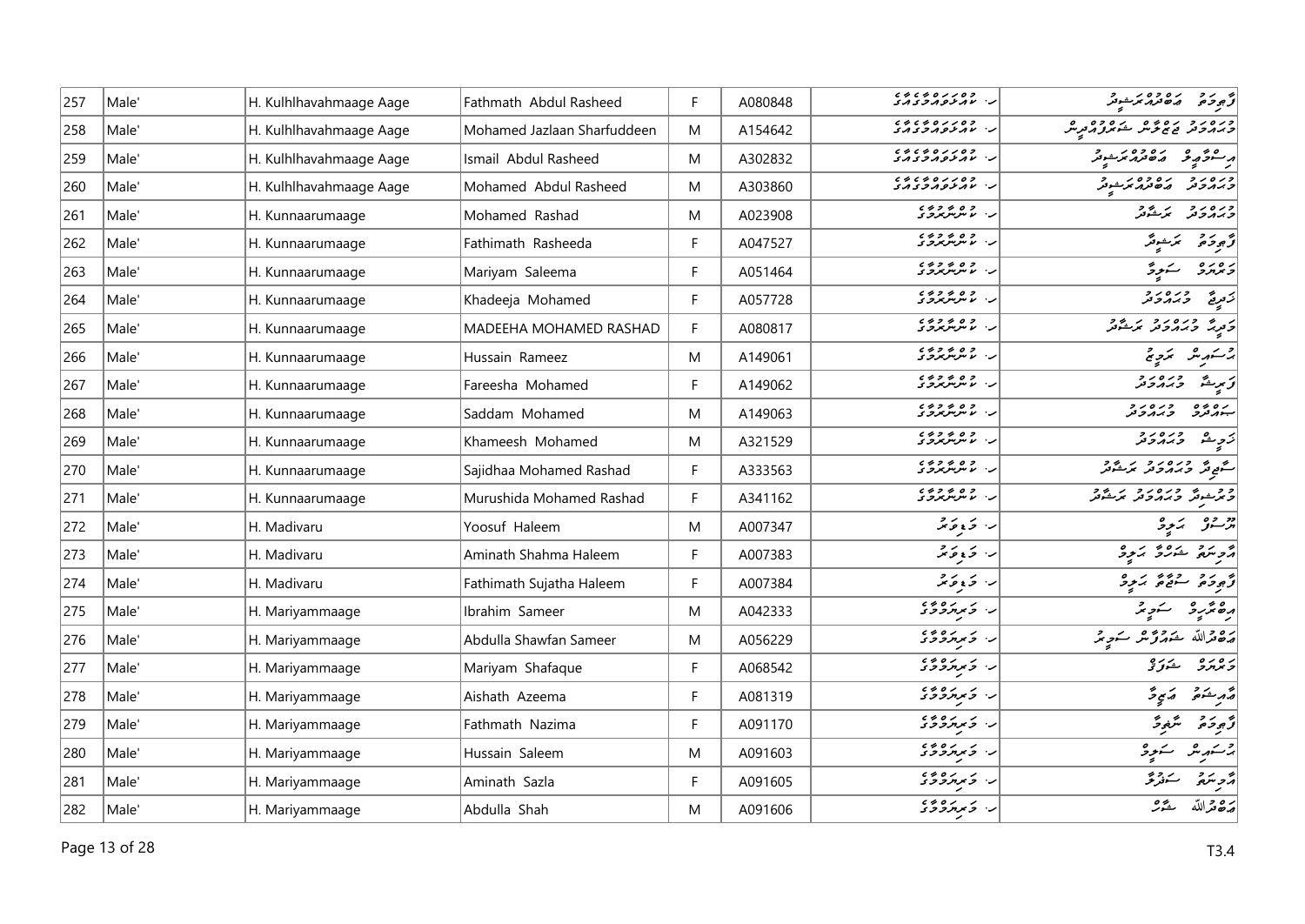| 283 | Male' | H. Mariyammaage  | Mariyam Husna           | F           | A157634 | ر که پروه وي                   | بر مشرمتر<br>ر ه ر ه<br>د بربرد                    |
|-----|-------|------------------|-------------------------|-------------|---------|--------------------------------|----------------------------------------------------|
| 284 | Male' | H. Mariyammaage  | Mariyam Zaina           | F           | A248247 | ر که پروه وي                   | تر جو بر ج<br>ىئىمرىتىر                            |
| 285 | Male' | H. Mariyammaage  | Aminath Zeena           | $\mathsf F$ | A248249 | ر که پروژه                     | أرمز تر<br>فرٍسٌّر                                 |
| 286 | Male' | H. Mariyammaage  | Haathim Nazeem          | M           | A248483 | ر که پرووی                     | بڑ <sub>ھو</sub> ر<br>سكفجو                        |
| 287 | Male' | H. Mariyammaage  | Sofoora Hussain         | F           | A248568 | ر که پرووړ                     | سۇرىيە جەسىمبەتلە                                  |
| 288 | Male' | H. Mariyammaage  | Ahmed Abdulla           | M           | A286009 | ر که پروژه                     | رورو روورالله                                      |
| 289 | Male' | H. Mariyammaage  | Ibrahim Shaan           | M           | A286910 | ر که پره وي                    | ەر ھەترىر <i>3</i><br>ڪُم <i>بر</i>                |
| 290 | Male' | H. Matharesmaage | Uthusiyya Thaufeeg      | F           | A057182 | ر کرده و ده و                  |                                                    |
| 291 | Male' | H. Matharesmaage | Moosa Niyaz             | M           | A075343 | ر کرده و ده و                  | الرحمشة المرتجم                                    |
| 292 | Male' | H. Matharesmaage | Abdulla Zinah           | M           | A075344 | ر کرده و ده و                  | پرھ قرالله     برىگرچر                             |
| 293 | Male' | H. Matharesmaage | Hussain Fayaz           | M           | A092949 | ر کرده و و ده<br>ر کوه مرسوح د | يركسهر تر تركت                                     |
| 294 | Male' | H. Matharesmaage | Mohamed Thaufeeg        | M           | A125772 | ر کرده و ده و                  | دره در در دره<br>  در مرد در مرد بر                |
| 295 | Male' | H. Matharesmaage | Mohamed Eelaaf Yoosuf   | M           | A161252 | ر کرده و و و و<br>ر کانانوری   | כנסגב בפי משופס<br>כגובת קבצ וגיינ                 |
| 296 | Male' | H. Melavahi      | Shamsunnisa             | $\mathsf F$ | A011173 | ر، ۇرۇپ                        | شەۋىسە <i>مەس</i> رىسە                             |
| 297 | Male' | H. Melavahi      | Ahmed Faizaan Zahir     | M           | A072928 | ر، ۇۇھۇر                       | بروديز زرءمر ءيربز                                 |
| 298 | Male' | H. Melavahi      | Ibrahim Misthah         | M           | A072929 | ر، ۇ ئۇر                       |                                                    |
| 299 | Male' | H. Melavahi      | Mohamed Shahu           | M           | A392997 | ر، ۇرۇر                        | ورەر دەر                                           |
| 300 | Male' | H. Milk Bush     | Ahmed Akram             | M           | A036614 | ر. بەۋرەھىشە                   | גפיב גם גם                                         |
| 301 | Male' | H. Milk Bush     | Fathimath Filza         | F           | A057158 | ر. بەۋرەھىشە                   | وتجوحهم ويحتج                                      |
| 302 | Male' | H. Mirusge       | Hassan Badeeu           | M           | A041033 | ر. جەنزىقتى                    | پر کشمی که محمد هم                                 |
| 303 | Male' | H. Mirusge       | Fathimath Nashwa Badeeu | $\mathsf F$ | A111037 | ر و پر شد                      | تؤجروه لترشف كالمرار                               |
| 304 | Male' | H. Nalamas haa   | Nasheeth Saeed          | M           | A253995 | ر. سَرَوَرَ سُدَرَّ            | يترسم هم سكور قر                                   |
| 305 | Male' | H. Nalamas haa   | Leena Areeb Adam        | $\mathsf F$ | A319338 | ر. سَرَوَرَ سُرَرَّ            | دٍ پُرٌ <sub>م</sub> ُ <sub>م</sub> َرِهِ مُدَرَّد |
| 306 | Male' | H. Nooakiri      | Shaheeda Moosa          | F.          | A005500 | به مندر<br>ربه مندرس           | شَرِیزٌ دِ"سُ                                      |
| 307 | Male' | H. Nooakiri      | Ismail Nasheed          | M           | A022440 | ر. میند با بر                  | بر شرقها فران المراسور                             |
| 308 | Male' | H. Nooakiri      | AISHATH SHAIMA RASHEED  | $\mathsf F$ | A338123 | سىمدىن<br>سىمدىن               | مەرشۇم شەرۇ ئەشوق                                  |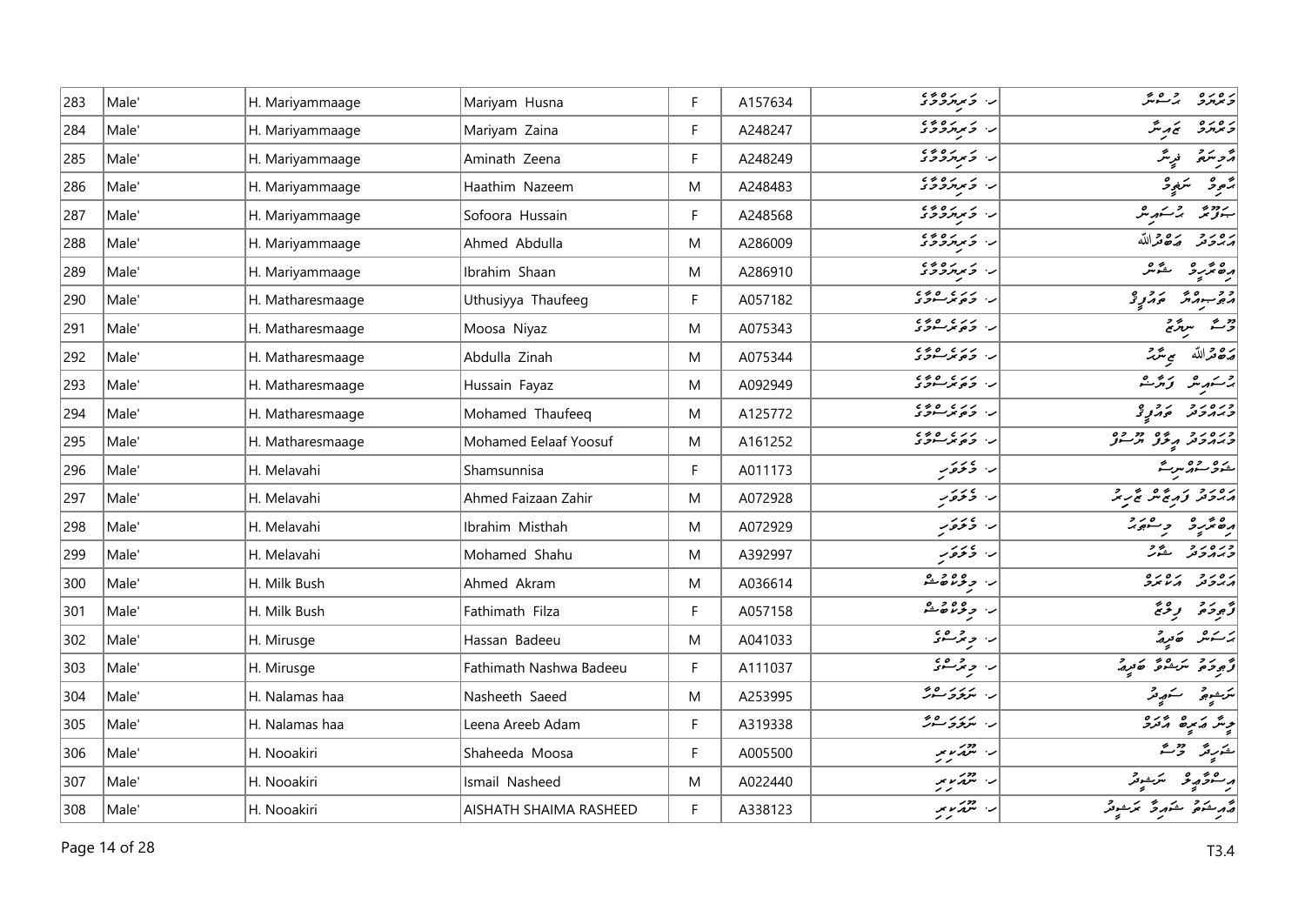| 309 | Male' | H. Park Side       | Adam Thaufeeg        | M           | A039539 | ر، بۇ ئەرەب ئىرە ؟                                                                                                                                                                                                                       | وره رو ه<br>منزو موړن <sub>و</sub> نو                                                              |
|-----|-------|--------------------|----------------------|-------------|---------|------------------------------------------------------------------------------------------------------------------------------------------------------------------------------------------------------------------------------------------|----------------------------------------------------------------------------------------------------|
| 310 | Male' | H. Park Side       | Jameela Moosa        | F           | A075632 | ر، بۇ ئەرەب ئىردى                                                                                                                                                                                                                        | الأولى المحمد المحمد                                                                               |
| 311 | Male' | H. Park Side       | Mariyam Ahmed        | $\mathsf F$ | A103171 | ر. بۇ برىدىكىرى                                                                                                                                                                                                                          | נים נים נים ניבי<br>המחניה הגיבית                                                                  |
| 312 | Male' | H. Park Side       | SAADHA ALI           | F           | A120326 | ل- بۇ ئەرەب كىم دە                                                                                                                                                                                                                       | سنه ته المسلم المسلم المسلم المسلم المسلم المسلم المسلم المسلم المسلم المسلم الله الله الله الله ا |
| 313 | Male' | H. Park Side       | Mashitha Ali         | F           | A125174 | ر، بۇ ئەرەب كىرە ؟                                                                                                                                                                                                                       | وٌڪوڻَ اوَ پِ                                                                                      |
| 314 | Male' | H. Park Side       | Mohamed Ziyau        | M           | A138039 | ر، بۇ برىئا سىزدە                                                                                                                                                                                                                        | כנסני - המר<br>הממכת - האמר                                                                        |
| 315 | Male' | H. Park Side       | Ahmed Thaufeeg       | M           | A218373 | ر، بۇ ئەرىما سىزدى                                                                                                                                                                                                                       | קסק קרק ב                                                                                          |
| 316 | Male' | H. Raathu          | Salim Ahmed          | M           | A066094 | ر . هره                                                                                                                                                                                                                                  | كشوو مدود                                                                                          |
| 317 | Male' | H. Raathu          | Azulifaa Imaad       | F           | A224502 | ر. مۇھ                                                                                                                                                                                                                                   | أرجوع ورقم                                                                                         |
| 318 | Male' | H. Rankokaafehi    | Abdul Rasheed Adam   | M           | A022717 | ر، ئەسرىدىدى بە                                                                                                                                                                                                                          | גם כם גבובה הבנים<br>הם המגביה                                                                     |
| 319 | Male' | H. Rankokaafehi    | Mohamed Nazim        | M           | A024147 | ر، نرەپرە ،                                                                                                                                                                                                                              | ورەرو ئەرە                                                                                         |
| 320 | Male' | H. Rankokaafehi    | AMINATH AGLEEMA      | F           | A037220 | ر. ئەھدىيە بەر<br>بەر ئىشرىتى ئەترىپ                                                                                                                                                                                                     | أزويتم أأتوفي                                                                                      |
| 321 | Male' | H. Rankokaafehi    | Fathmath Agleema     | F           | A061813 | ر. ئەھەم ئەسىرى<br>سىسىر ئەسىرىدىكى بە                                                                                                                                                                                                   | قهوخه مقوفة                                                                                        |
| 322 | Male' | H. Rankokaafehi    | Ahmed Azmy           | M           | A070253 | ر. ئەشرىتى ئۈس                                                                                                                                                                                                                           |                                                                                                    |
| 323 | Male' | H. Rankokaafehi    | Mariyam Lubaaba Azmy | F           | A337408 | ر بە ئەھمەم ئۇر                                                                                                                                                                                                                          | ג סגם כשש גם<br>כמתב בסם השכ                                                                       |
| 324 | Male' | H. Riveyna         | Ibrahim Hafeez       | M           | A001682 | ر. برگزمگر                                                                                                                                                                                                                               | ەھترىر ئىرۇ<br>ئ                                                                                   |
| 325 | Male' | H. Riveyna         | Aishath Yumnu        | F           | A352162 | ر. برە ئەگ                                                                                                                                                                                                                               | ر<br>مگهر شکور دور د                                                                               |
| 326 | Male' | H. Ruvaamaage      | Ahmed Thasmeen Ali   | M           | A009475 | ر به ۱۶۶۶<br>ر به مروکار                                                                                                                                                                                                                 | ره رو نه عاده شور مو                                                                               |
| 327 | Male' | H. Ruvaamaage      | Fawziyya Ahmed       | F           | A012525 | ر<br>ر . مروکری                                                                                                                                                                                                                          | צה מית הפיבת                                                                                       |
| 328 | Male' | H. Ruvaamaage      | Fathmath Zeena       | F           | A044220 | ر به ۱۶۶۶<br>ر۰ بورگان                                                                                                                                                                                                                   | قەددە بېتر                                                                                         |
| 329 | Male' | H. Ruvaamaage      | Mohamed Affan Naiz   | M           | A161513 | ر<br>ر. . برو <del>ر</del> .                                                                                                                                                                                                             | כנסני נספס בניין<br>במהכת ההצית יתה                                                                |
| 330 | Male' | H. Ruvaamaage      | Aishath Zaina Nashiz | F           | A314735 | ر به ۱۶۶۶<br>ر۰ بورگان                                                                                                                                                                                                                   | قەرشۇق تەرىتر ترسرچ                                                                                |
| 331 | Male' | H. Ruvaamaage Aage | Zulhana Adam         | F           | A001794 | $\begin{array}{lll} c\,\otimes\,c\,\otimes\,\otimes\,\circ\\ \circ\,\circ\,\circ\,\circ\,\circ\,\circ \end{array} \qquad \begin{array}{lll} c\,\otimes\,c\,\otimes\,\circ\,\circ\\ \circ\,\circ\,\circ\,\circ\,\circ\,\circ \end{array}$ | وه بر بر بره<br>بح تر <i>د م</i> رد                                                                |
| 332 | Male' | H. Ruvaamaage Aage | Lirar Adam           | M           | A001880 | و د د د د د د<br>ر۰ مروح د د د                                                                                                                                                                                                           | سيعرش وتره                                                                                         |
| 333 | Male' | H. Ruvaamaage Aage | Minna Adam           | $\mathsf F$ | A027111 | د به ۱۶۶۶ وي.<br>ر۰ مروح <sub>۱</sub> ۶ وي.                                                                                                                                                                                              | د بربر په ډېره                                                                                     |
| 334 | Male' | H. Ruvaamaage Aage | Abdulla Azoor        | M           | A064088 |                                                                                                                                                                                                                                          | مەھىراللە مەم م                                                                                    |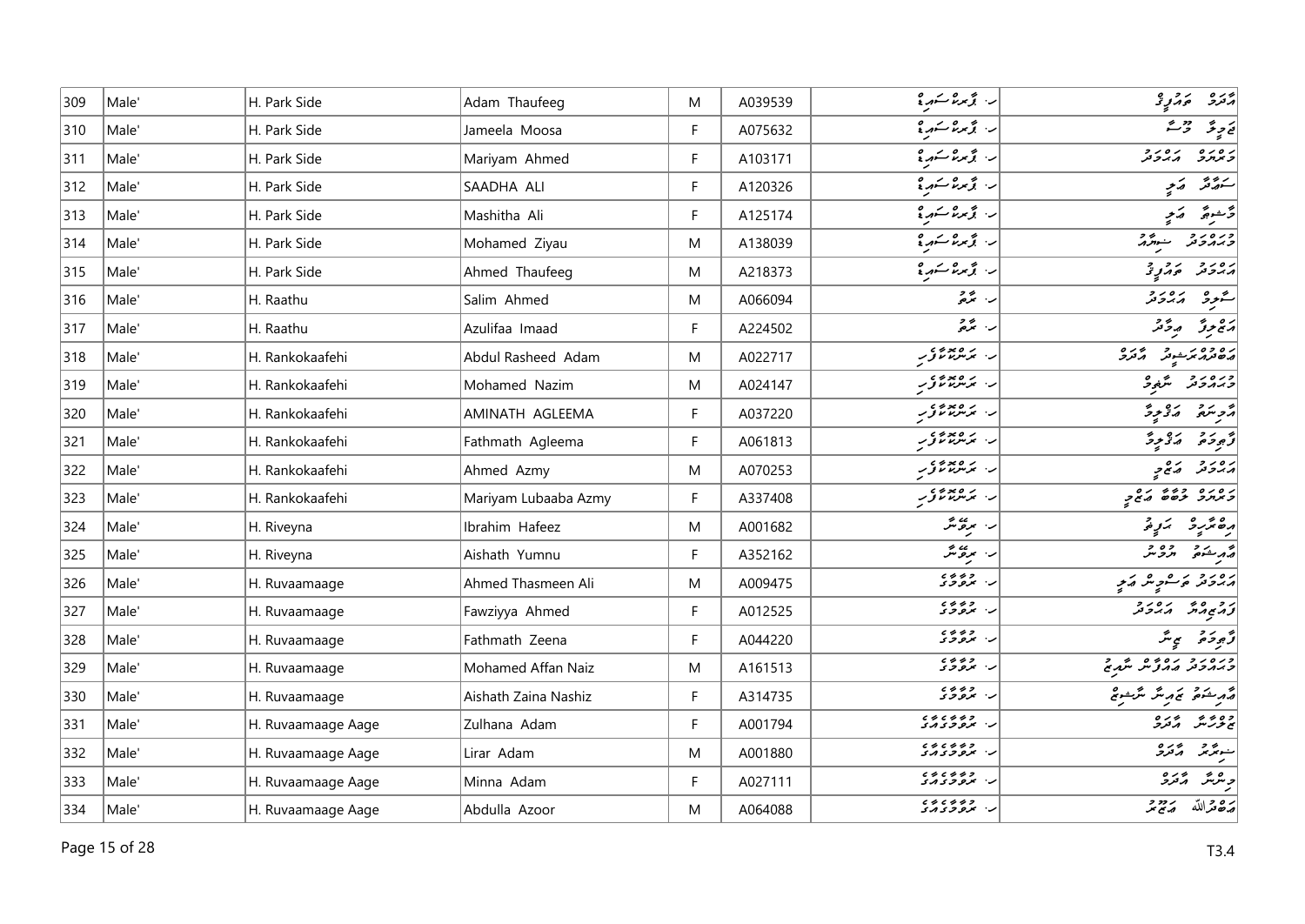| 335 | Male' | H. Ruvaamaage Aage | Ibrahim Shareef             | M  | A067567 | $\begin{array}{lll} c\,\otimes\,c\,\otimes\,\otimes\,\circ\\ \circ\,\circ\,\circ\,\circ\,\circ\,\circ \end{array} \qquad \begin{array}{lll} \circ\, & \circ\,\circ\\ \circ\,\circ\,\circ\,\circ\,\circ\,\circ\,\circ \end{array}$ | ە ھەترىر <i>ھ</i><br>شەمرىر                                     |
|-----|-------|--------------------|-----------------------------|----|---------|-----------------------------------------------------------------------------------------------------------------------------------------------------------------------------------------------------------------------------------|-----------------------------------------------------------------|
| 336 | Male' | H. Ruvaamaage Aage | FARUHANA ADAM               | F. | A067772 | و ه پر د پر<br>برخ <del>و</del> بر بر بر                                                                                                                                                                                          | كروم شر محمده                                                   |
| 337 | Male' | H. Ruvaamaage Aage | Ahmed Sajid                 | M  | A151354 | و ه و ه و و و و<br>ر . ه مو <del>و</del> و و و                                                                                                                                                                                    | پره بر ده سنگهای کر                                             |
| 338 | Male' | H. Ruvaamaage Aage | Ibrahim Izmeel Lirar        | M  | A224673 | و ه پر د پر<br>برخ <del>و</del> پر پر                                                                                                                                                                                             | ړەترېرو رېږدو درتر                                              |
| 339 | Male' | H. Ruvaamaage Aage | Mohamed Afzal Lirar         | M  | A334448 | $\begin{array}{lll} c\,\circ\, c\,\circ\, \circ\, c\, \\ \circ\, c\,\circ\, c\,\circ\, c\, \end{array} \ .$                                                                                                                       | ورەر دەردە دە ئەر                                               |
| 340 | Male' | H. Ruvaamaage Aage | Ahmed Nafaau Liraar         | M  | A362769 | $\begin{array}{lll} c\,\otimes\,c\,\otimes\,\otimes\,\circ\\ \circ\,\circ\,\circ\,\circ\,\circ\,\circ \end{array} \ .\,$                                                                                                          | رەر دەر ئىچ                                                     |
| 341 | Male' | H. Sabahal Khair   | Mariyam Saba                | F  | A036929 | بە 2026 كە                                                                                                                                                                                                                        | ره ره ده                                                        |
| 342 | Male' | H. Sabahal Khair   | Abbas Abdulla               | M  | A046817 | بە دەبر د                                                                                                                                                                                                                         | رەپچە<br>برە قراللە                                             |
| 343 | Male' | H. Sabahal Khair   | Naseema Abdulla             | F  | A069161 | ر. سۇھەردىر د                                                                                                                                                                                                                     | صقعرالله<br>لىئەسپەرى                                           |
| 344 | Male' | H. Sabahal Khair   | Ahmed Ahsan                 | M  | A123877 | ر، سۇھەترىرىم                                                                                                                                                                                                                     | رەرد رەپ                                                        |
| 345 | Male' | H. Sabahal Khair   | Aishath Ana Ibrahim Hameed  | F  | A325571 | ر، سۇھەرىر د                                                                                                                                                                                                                      | مەستۇم كەش مەھكرىدى كەچ                                         |
| 346 | Male' | H. Saintlose       | Ali Musthafa                | M  | A131002 | ر. سەر شۇغ قەت                                                                                                                                                                                                                    | أرشح ومنهجة                                                     |
| 347 | Male' | H. Saintlose       | Yoosuf Suhail Ali Musthafa  | M  | A160642 | ر. سەر شەغرىشە                                                                                                                                                                                                                    | در دو گرمرو كرد و مردو                                          |
| 348 | Male' | H. Saintlose       | Ahmed Sidhrath Ali Musthafa | M  | A356140 | ر. سەر شەھ تەت                                                                                                                                                                                                                    | ו פו כן כן כן כן פורק.<br>ג'ובנק הינקאופ ג'וב בהיופצ            |
| 349 | Male' | H. Saintlose       | Maryam Shamha Ali Musthafa  | F. | A366441 | ر. سەر شەھ بۇ ھ                                                                                                                                                                                                                   | رەرە بەدە كەر دەرە                                              |
| 350 | Male' | H. Salvation       | Fathimath Azra Naseem       | F  | A035254 | ر. سەۋەھ شەش                                                                                                                                                                                                                      | توجوحو مافرنگ للرسوفر                                           |
| 351 | Male' | H. Salvation       | Haseeba Moosa               | F. | A052017 | ر. سەۋە ھەمەر                                                                                                                                                                                                                     | يرَ سعدة الترجية من                                             |
| 352 | Male' | H. Shady Corner    | Hamida Abdulgafoor          | F. | A027939 | ر. ڪئو ۽ ملائيلا                                                                                                                                                                                                                  | ه و ده ده ده.<br>بردنر مهنرزز بر                                |
| 353 | Male' | H. Shady Corner    | Hamid Abdul-Ghafoor         | M  | A028095 | ر. ڪو ۽ عوسر                                                                                                                                                                                                                      | ر ه و ه بر دو و<br>پرې تر پخه تو بر<br>رم<br>بر <del>د</del> تر |
| 354 | Male' | H. Shady Corner    | Ahmeema Abdul Ghafoor       | F  | A040615 | ر، ڪئي پائلند                                                                                                                                                                                                                     | ر ٥ ٥ ٥ ٥ ٠ ٥ ٠<br>پرڪ تر <del>ت</del> ر تر س<br>ورمزيز         |
| 355 | Male' | H. Shady Corner    | Aishath Zain Hamid          | F  | A040844 | ر، ڪئي ماڻهور                                                                                                                                                                                                                     | ومرشكم تمرشر بزوقر                                              |
| 356 | Male' | H. Shady Corner    | Hamdhiya Abdul Ghafoor      | F  | A042964 | ر. ڪو ۽ ماسكر پر                                                                                                                                                                                                                  | גם סיב גם כסגמני.<br>גכנקוקו וגישניתונית                        |
| 357 | Male' | H. Shady Corner    | Abdul Hameed Abdul Ghafoor  | M  | A045154 | ر. ڪؤ ۽ مُذَ مَدَ بر                                                                                                                                                                                                              | ر ه و ه ر و م ر و ه د دو و<br>پرهنربرگردند م پرهنربر تر بر      |
| 358 | Male' | H. Shady Corner    | Ahmed Muhamy Adnan Moosa    | M  | A067302 | ر. ڪ <sub>وءِ</sub> ماڻهر                                                                                                                                                                                                         | ړه د د د د په پره شر وگ                                         |
| 359 | Male' | H. Shady Corner    | Hamad Abdul Hameed          | M  | A072270 | ر. ڪ <sub>وءِ</sub> مائنگر مل                                                                                                                                                                                                     | رز ده ده ده در د                                                |
| 360 | Male' | H. Shady Corner    | Humaida Abdul Ghafoor       | F. | A077554 | ر. ڪ <sub>وءِ</sub> مُؤسِّد                                                                                                                                                                                                       | כנ כ נסכנני כ<br>גכתית השית-מונית                               |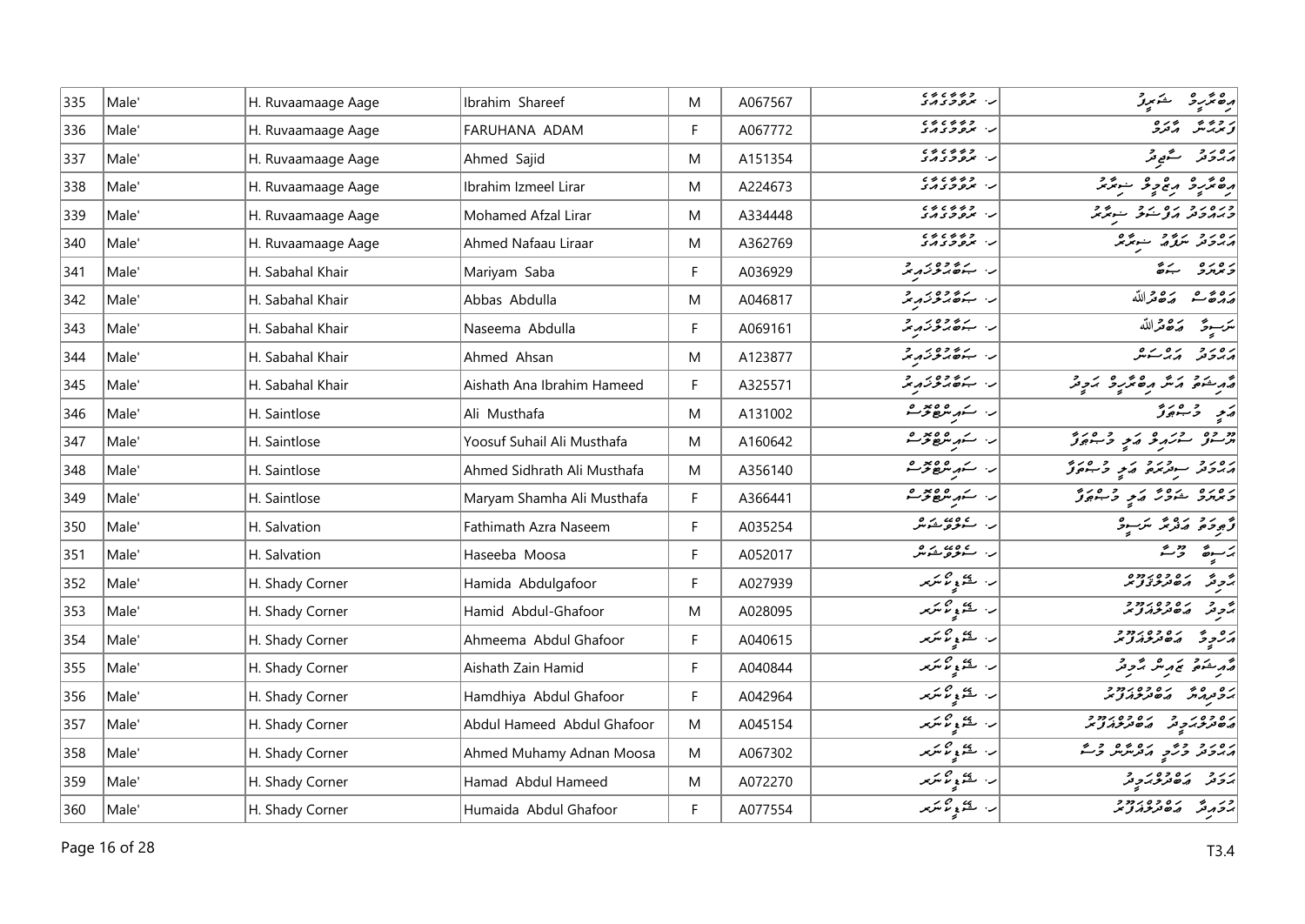| 361 | Male' | H. Shady Corner | Hamra Abdul Hameed    | F           | A100134 | ر، ڪچو پاڪر پر                       | رە بە ھەمرىرىرىگىر                                                                     |
|-----|-------|-----------------|-----------------------|-------------|---------|--------------------------------------|----------------------------------------------------------------------------------------|
| 362 | Male' | H. Shady Corner | Muhammad Maan Hamid   | M           | A156988 | ر، ڪُندو مُذَكَّبته                  | ورەر د دەر بەر                                                                         |
| 363 | Male' | H. Shady Corner | Mushan Adnan Moosa    | M           | A322489 | سانتىمى ئەيدىكى مىكرىكى بىر<br> -    | و ۵۰۰ د و ۵۰۰ و.<br>د شوس پرترس و گ                                                    |
| 364 | Male' | H. Shady Corner | Ahmed Rai Mukhthar    | M           | A333903 | ل سنگو پاکستاند<br>است سنگو پاکستاند | ر ور د عمد د د د د                                                                     |
| 365 | Male' | H. Shady Villa  | Mohamed Nasheed       | M           | A043849 | ر. ڪوءِ مومگر                        | ورەرو شرشونر                                                                           |
| 366 | Male' | H. Shady Villa  | Mohamed Jinah Adam    | M           | A067771 | ر. ڪوءِ مرگز                         | وره رو هغور وره<br>وبروونر مح س. گرفرو                                                 |
| 367 | Male' | H. Shady Villa  | Aishath Nasheeda      | $\mathsf F$ | A067790 | ر. ڪوءِ مرگ                          | مەر ئىكىمى سىر ئىرىگە                                                                  |
| 368 | Male' | H. Shady Villa  | Thuththu Manike       | $\mathsf F$ | A067871 | ر. ڪ <sub>ڏھ</sub> وڻر               | כס כג<br>כ <i>מים כ</i> יתט                                                            |
| 369 | Male' | H. Shady Villa  | Minha Nasheeda        | $\mathsf F$ | A095178 | ر. ڪوءِ مرگ                          | <br>  <i>وینزنگ سرکینیونگر</i>                                                         |
| 370 | Male' | H. Shady Villa  | Mariyam Nasheeda      | $\mathsf F$ | A095180 | ر. ڪوءِ وِڱ                          | و مرد سرشوش                                                                            |
| 371 | Male' | H. Shady Villa  | Mariyam Eema Ali      | F           | A159950 | ر. ڪوءِ مرگز                         | د ۱۳۵۶ مړينه کمکړي                                                                     |
| 372 | Male' | H. Shady Villa  | Mohamed Athoof Ali    | M           | A166511 | ر. ڪوءِ مرگز                         | כנהג ב גדם הב                                                                          |
| 373 | Male' | H. Shady Villa  | Aminath Athifa        | F           | A321528 | ر. ڪڏوچڙ                             | ړٌ پر په په پور                                                                        |
| 374 | Male' | H. Shady Villa  | Mohamed Shaaik Naseer | M           | A341076 | ر. ڪ <sub>ڏيا جا</sub> ئز            | ورەرو شەر ئىسبەتر                                                                      |
| 375 | Male' | H. Shady Villa  | Mohamed Humaid        | M           | A343068 | ر. ڪوءِ مرگ                          | כנסנים בנים                                                                            |
| 376 | Male' | H. Shady Villa  | Mariyam Rifga Faroog  | F           | A356765 | ر. ڪو ۽ وڱ                           | ر و ر و عروج و دوه                                                                     |
| 377 | Male' | H. Shell Flower | Ibrahim Hassan        | M           | A024044 | ر. شوووتور پر                        | رەترىرو بەسەر                                                                          |
| 378 | Male' | H. Shell Flower | Ahmed Hassan          | M           | A024246 | ر. شوووتورىر                         | رەرد برىك                                                                              |
| 379 | Male' | H. Shell Flower | Riyaz Ahmed           | M           | A025187 | ر. شوووتورىر                         | بروگ رورو                                                                              |
| 380 | Male' | H. Shell Flower | Aishath Hassan        | $\mathsf F$ | A035082 | ر. مش <i>توفر قرح</i> بر             | ۇرمۇق ئەسكىر                                                                           |
| 381 | Male' | H. Shell Flower | HUSSAIN RASHEED       | M           | A037597 | ر. شوووی د                           |                                                                                        |
| 382 | Male' | H. Shell Flower | Hassan Easa Fulhu     | M           | A037603 | ر. شەھ <i>ۇمۇھى</i> ر                | چرسکور میں میں میں میں تھا۔<br>ایر سکور میں میں میں تھا۔<br>ایر سکوری میں میں میں تھا۔ |
| 383 | Male' | H. Shell Flower | Ali Rasheed           | M           | A037736 | ر. شوووتر د                          | أركمني أترك والمراجح                                                                   |
| 384 | Male' | H. Shell Flower | Mariyam Sheeza        | $\mathsf F$ | A038262 | ر. شوووتورىر                         | ويوره<br>سنويج                                                                         |
| 385 | Male' | H. Shell Flower | Aminath Hassan        | F           | A038263 | ر. شوووتو در                         | ۇ ئەستى ئەسكەنلەر                                                                      |
| 386 | Male' | H. Shell Flower | Ismail Hassan         | M           | A038276 | ر. مش <i>ئونونون</i> و بر            | رەۋرو ئەسەر                                                                            |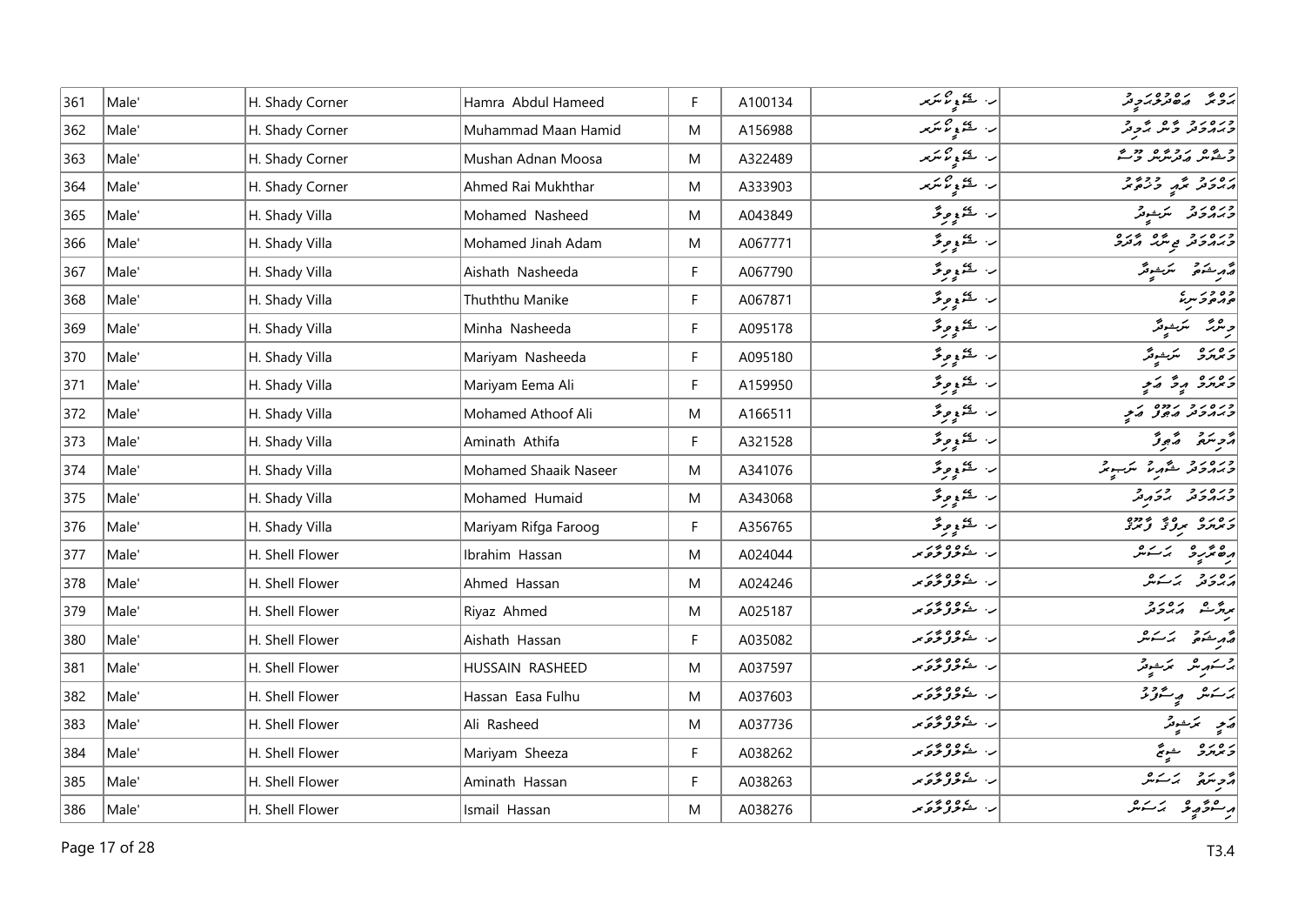| 387 | Male' | H. Shell Flower | Mohamed Hassan               | M           | A125899 | ر. شعروتروبر             | ورەرو پەسكىر                                                                                                                                                                                                                     |
|-----|-------|-----------------|------------------------------|-------------|---------|--------------------------|----------------------------------------------------------------------------------------------------------------------------------------------------------------------------------------------------------------------------------|
| 388 | Male' | H. Shell Flower | Mohamed Yaeesh Ismail Hassan | M           | A160574 | ر. شەھ ۋىمى تىر          | ورەرو روپىشى مەستۇم ئو بركىس                                                                                                                                                                                                     |
| 389 | Male' | H. Shell Flower | Jazlan Ahmed                 | M           | A282418 | ر. شەھ ۋە ئەر            | رەۋە يەررو                                                                                                                                                                                                                       |
| 390 | Male' | H. Shell Flower | Ahmed Mahil Mohamed          | M           | A338500 | ر. شەھ ۋىمى تىر          | גם גב כיש כגם בי                                                                                                                                                                                                                 |
| 391 | Male' | H. Shell Flower | Fathimath Maisa Mohamed      | F           | A338506 | ر. شودوور                | و و د د د د د د د د د                                                                                                                                                                                                            |
| 392 | Male' | H. Shell Flower | Jayashan Ahmed               | M           | A339097 | ر. شوود و در             | ىز مەشكەر بەر دەر                                                                                                                                                                                                                |
| 393 | Male' | H. Silver Night | Abdhul Latheef Mohamed       | M           | A036647 | ر ۱۰ سودگورسکردهی        | גם כם גם כגם גב<br>השנה כם צ'ברבת                                                                                                                                                                                                |
| 394 | Male' | H. Silver Night | FATHIMATH LATHEEFA           | F           | A104092 | ر سودة برسكر هي          | تزودة والحافيق                                                                                                                                                                                                                   |
| 395 | Male' | H. Sosun Villa  | Hamdhoon Ibrahim             | M           | A041076 | ر. ئەنئەشمۇ              | ת סיפים הפיתית כ                                                                                                                                                                                                                 |
| 396 | Male' | H. Sosun Villa  | Mamdhooh Ibrahim             | M           | A041078 | ر. ئەسكىش <sub>ھ</sub> ۇ | ە ھەمرىر 2<br>برھىمرىر 2<br>ر ه دوه<br>تر تر بر                                                                                                                                                                                  |
| 397 | Male' | H. Sosun Villa  | Giyas Ibrahim                | M           | A041081 | ر. ئەسەئىرو ۋ            | ړ شه د هغه د                                                                                                                                                                                                                     |
| 398 | Male' | H. Sun Night    | Aishath Waheeda              | F           | A061200 | ر. سەنكەرىج              | ړٌمرڪو وَب <sub>رِ</sub> تَرُ                                                                                                                                                                                                    |
| 399 | Male' | H. Sun Night    | Fathimath Rasheedha          | $\mathsf F$ | A061203 | ر. سەنكەرىقى ھ           | تزود كالمتحصر                                                                                                                                                                                                                    |
| 400 | Male' | H. Sun Night    | Hassan Rifau                 | M           | A064033 | ر. سەشرىتىم ھ            | بركسك بروح                                                                                                                                                                                                                       |
| 401 | Male' | H. Sun Night    | Ahmed Waheed                 | M           | A064034 | ر. ڪشريئرم ۾             | د ه د چه د کمپوټر                                                                                                                                                                                                                |
| 402 | Male' | H. Sun Night    | Ibrahim Shifau               | M           | A064117 | ر. سەنگەرىكىرى           | رەتمەر ئىسى <i>ۋە</i>                                                                                                                                                                                                            |
| 403 | Male' | H. Sun Night    | Shirmeena Faheem             | F           | A064885 | ر. سەشرىتىر ھ            | شەپر <sub>و</sub> بىر كۆرۈ                                                                                                                                                                                                       |
| 404 | Male' | H. Sun Night    | Ismail Sajid                 | M           | A158470 | ر. سەنكەندە ھ            | رەۋرو شىر                                                                                                                                                                                                                        |
| 405 | Male' | H. Sun Night    | Hussain Aflah                | M           | A158471 | ر. سەھەتىر ھ             | ج کستهر شرکت در دید که به سر استان به کردند که به این کردند که استان که به این که استان که با تاکست که با تاکس<br>مرگ کارگرفته که با تاکستان که با تاکستان که با تاکستان که با تاکستان که با تاکستان که با تاکستان که با تاکستان |
| 406 | Male' | H. Sun Night    | Abdulla Wajid                | M           | A158472 | ر. سەنكەرىنى ھ           | برة قرالله عُنْ قِي قُدْ                                                                                                                                                                                                         |
| 407 | Male' | H. Sun Night    | Mariyam Sarwath Faheem       | $\mathsf F$ | A325976 | ر. سەھەر ھ               | ر ور و بر ور و کرده                                                                                                                                                                                                              |
| 408 | Male' | H. Sun Night    | Fathimath Maoonath Rafeeq    | F           | A333489 | ر. سەمەر مۇرىج           | و و دور د درو برو و                                                                                                                                                                                                              |
| 409 | Male' | H. Sun Night    | Mariyam Moohath Rafeeq       | F           | A333491 | ر. ڪشريئرم ۾             | د ۵ د ۵ د ۶ د و ۶ د و ۶                                                                                                                                                                                                          |
| 410 | Male' | H. Sword        | Mohamed Raaidh               | M           | A012104 | ر. سوء پره               | ورەرو ئورو                                                                                                                                                                                                                       |
| 411 | Male' | H. Sword        | Ahmed Mushthag Ali           | M           | A012280 | $\frac{1}{2}$            | ره رو و ۵۶۵ کړ.<br>د بروتر و شوځ ته په                                                                                                                                                                                           |
| 412 | Male' | H. Sword        | Khadeeja Hussain             | F           | A032389 | ر. سوه بره               | كتعريج الرحشم يثمر                                                                                                                                                                                                               |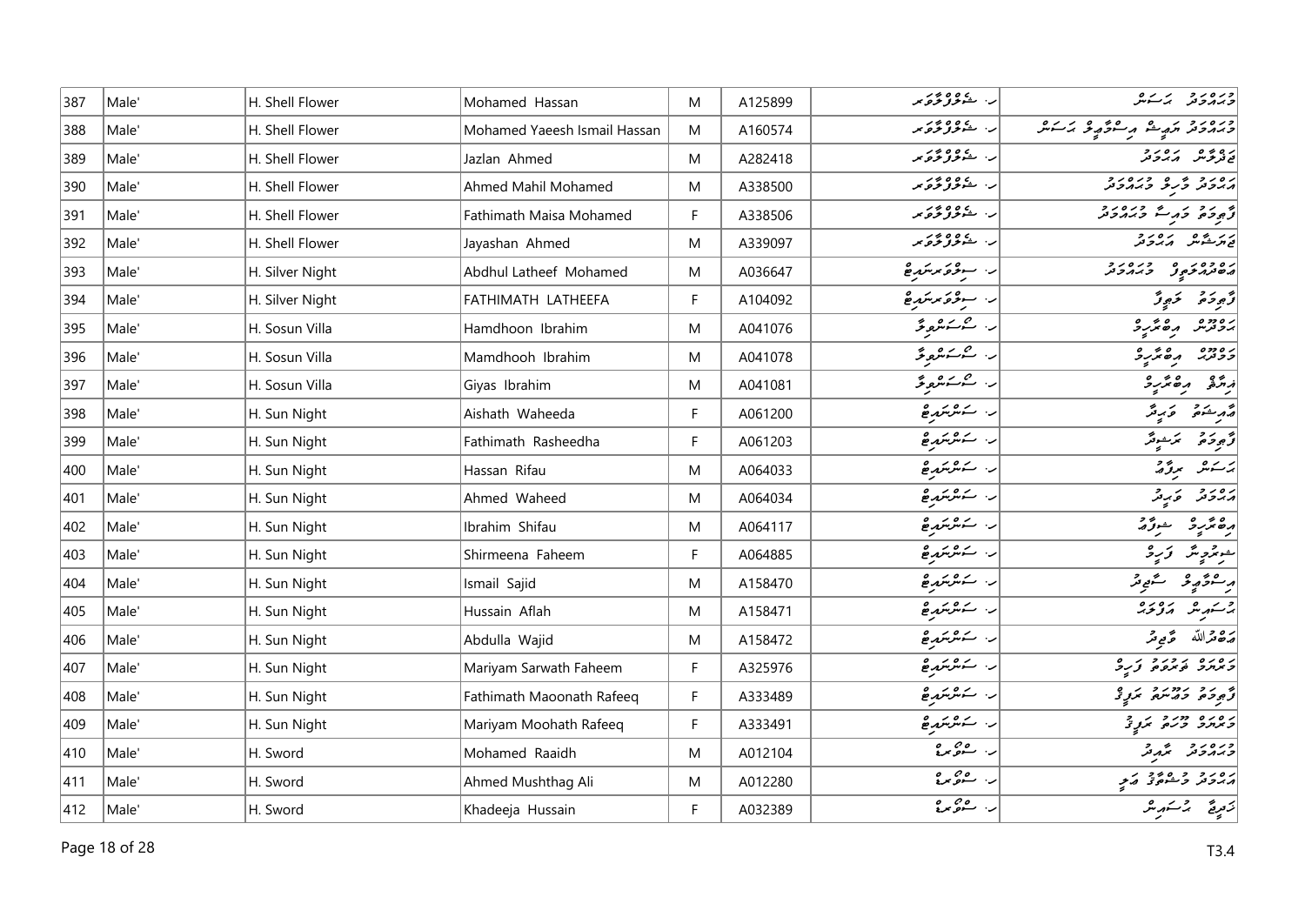| 413 | Male' | H. Sword            | Hisham Ahmed                       | M         | A039839 | ر. سوء پره                                                | رشگاه در بره در و                                          |
|-----|-------|---------------------|------------------------------------|-----------|---------|-----------------------------------------------------------|------------------------------------------------------------|
| 414 | Male' | H. Sword            | Fathimath Shanyz                   | F         | A043955 | ر. ڪوپيو                                                  | أزُّهِ دَمَ شَمْسٍ حَ                                      |
| 415 | Male' | H. Sword            | Ahmed Naseem                       | M         | A052367 | ر، سوءِ پره                                               | رەرو ترىدۇ                                                 |
| 416 | Male' | H. Sword            | MOHAMED KHUWAILID ALI              | M         | A078162 | ر، سوه بوره                                               | ورودة زورورة وو                                            |
| 417 | Male' | H. Sword            | Shahida Hussain                    | F         | A079826 | ر. ڪوپر ۾                                                 | لتقرير المرتبة المراسي                                     |
| 418 | Male' | H. Sword            | Fathmath Shaushan Moosa<br>Hassan  | F         | A096392 | ر. سوء پره                                                | أو باد المرد المر المرد المرد بالمركب                      |
| 419 | Male' | H. Sword            | Mariyam Sharuwath Moosa<br>Rasheed | F         | A096394 | ر. سوءِ پر ۽                                              | ره ده در در در محمد برشود                                  |
| 420 | Male' | H. Sword            | Aminath Saulath Moosa<br>Rasheed   | F         | A096395 | ر. ستوگره                                                 | أثر برو الروز ووائع الرشوش                                 |
| 421 | Male' | H. Sword            | Mohamed Mabrook Moosa<br>Rasheed   | ${\sf M}$ | A096396 | ر. ستوگره                                                 | 2000 07100 07100 م مرشوتر<br>2007 <i>5000 و س</i> گ مرشوتر |
| 422 | Male' | H. Sword            | Meekail Ahmed Nasym                | M         | A165506 | ر. سوءِ پره                                               | ويتمرقه متدفقه لترسوفه                                     |
| 423 | Male' | H. Thikaanis        | Aminath Rasheeda                   | F         | A215037 | ر. م <sub>و</sub> ماً میرے                                | أأرض المتحفظ                                               |
| 424 | Male' | H. Thikaanis        | Ibrahim Nahzan Waheed              | M         | A373114 | ر. مونڈ میرے                                              |                                                            |
| 425 | Male' | H. Velasfaruge      | Waleeda Shathir                    | F         | A060391 | ، ءر ورو،<br>ر. وتوسوير                                   | أعرفتر الشهومر                                             |
| 426 | Male' | H. Velasfaruge      | Ibrahim Jauharee                   | ${\sf M}$ | A071617 | ر ، غ <b>ړ شو پر</b> و ،                                  | رەپرىدە بەدىر                                              |
| 427 | Male' | H. Velasfaruge      | Aminath Hassan                     | F         | A072230 | ر ، غەنۇر قەرىپى                                          | أأدح يتركم أبراك متكر                                      |
| 428 | Male' | H. Velasfaruge      | Aminath Afeefa                     | F         | A077151 | ر ، غرم مورو ،<br>ر ، خرم مورو ،                          | أأترجع أأروقر                                              |
| 429 | Male' | H. Velasfaruge      | Mariyam Shunana                    | F         | A085957 | ر، غەنزىقى ئەرە                                           | رەرە شەر                                                   |
| 430 | Male' | H. Velasfaruge      | Abdulla Shaan                      | M         | A138669 | ر، غەنزىقى ئەرە                                           | برە تراللە<br>ىشەشر                                        |
| 431 | Male' | H. Velasfaruge      | Hassan Saah                        | ${\sf M}$ | A154622 | ، ء کرے دی۔<br>رسی کھوٹر مور                              | يزكتان كتار                                                |
| 432 | Male' | H. Velasfaruge      | Ahmed Azmeer Hassan                | M         | A305899 | ر په <i>کار و</i> ه<br>ر کانو کرم                         | גפנק גם כל גבות                                            |
| 433 | Male' | H. Velasfaruge      | Hussain Saamir                     | M         | A325181 | ر، غەنزىق ئەرە                                            | جا سکھ سر سنگھ جاتی ہے۔<br> -                              |
| 434 | Male' | H. Velasfaruge      | Mohamed Sham                       | ${\sf M}$ | A371142 | ر په <i>کار و</i> ه<br>ر کانو کرم                         | ورەر دەر يە                                                |
| 435 | Male' | H. Velasfaruge      | Ahmed Shamin                       | M         | A371365 | ر، غەنزىقى ئەرە                                           | أرور والمقويثر                                             |
| 436 | Male' | H. Velasfaruge Aage | Fathimath Raabia                   | F         | A039611 | ، ، ، ، ، ، ، ، ، ،<br>ر. ، ، و <del>کر</del> سو مرد بر د | أوجوحه بمهرة                                               |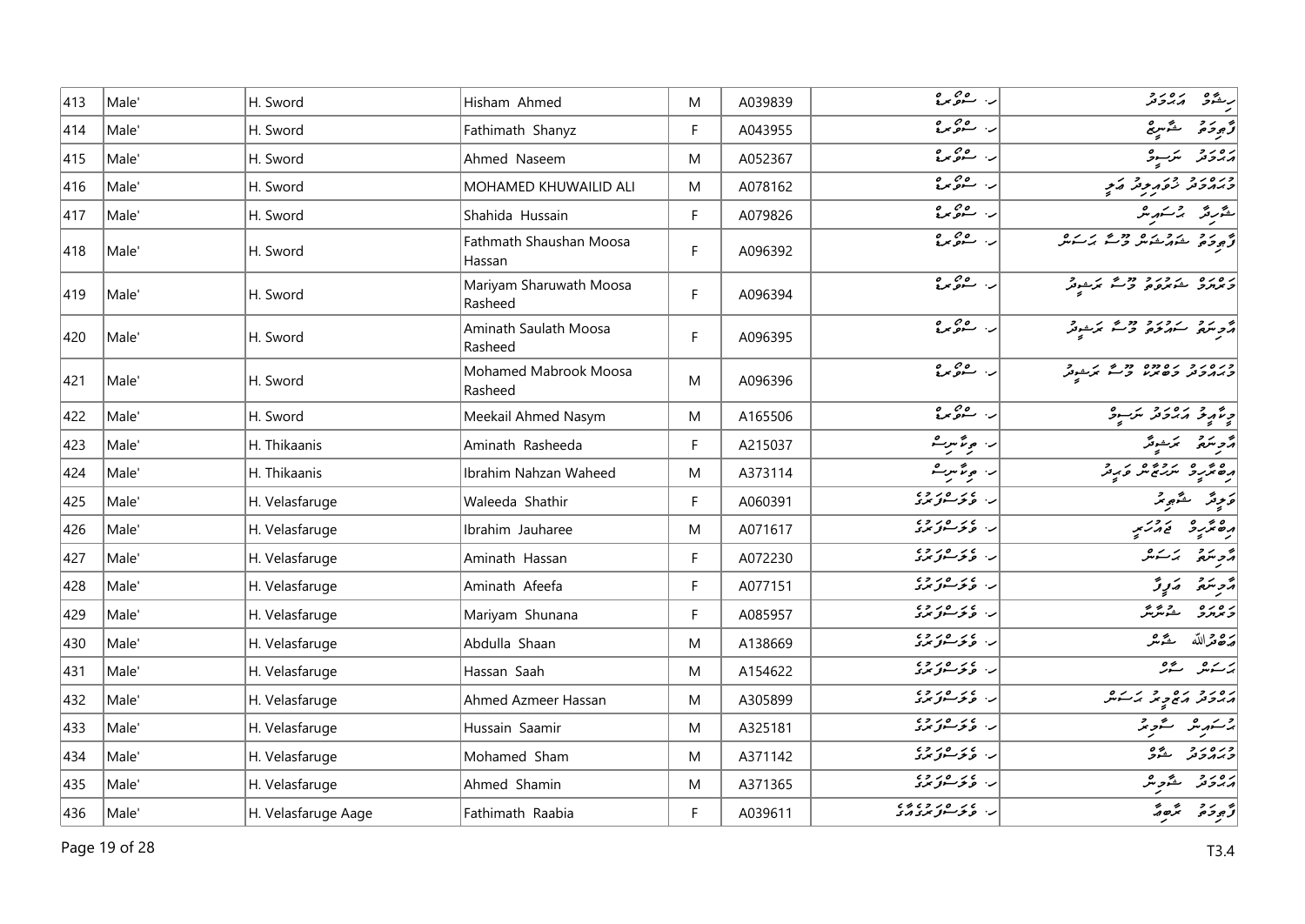| 437 | Male' | H. Velasfaruge Aage | Abdulla Naeem               | M           | A039612 | ، ، ، ، ، ، ، ، ، ،<br>ر. ، ، و <del>ر.</del> و بر <sub>ک</sub> رد | برە قراللە<br>سَمدِرْ                                |
|-----|-------|---------------------|-----------------------------|-------------|---------|--------------------------------------------------------------------|------------------------------------------------------|
| 438 | Male' | H. Velasfaruge Aage | Mariyam Fazuna              | F           | A115858 | ، عرص د د ، د ،<br>ر . عرض د برد برد                               | ر ه ر ه<br>تر بر بر<br>ۇ ئەشر                        |
| 439 | Male' | H. Velasfaruge Aage | Aminath Zarana              | F           | A130752 | ، عرص د د ، و،<br>ر . ع <del>قر س</del> و برو پر د                 | و پر دیگر                                            |
| 440 | Male' | H. Velasfaruge Aage | Fathimath Ali Rashad        | F           | A131352 | ، عرص د د ، د ،<br>ر . ع <del>قر س</del> و برد د ،                 | ژُودَهُ کَمْ تَرَجَّدُ                               |
| 441 | Male' | H. Velasfaruge Aage | Ibrahim Jailam              | M           | A149412 | ه د مر و د و د په<br>ر۰ گوځو مرد در                                | رە ئەر ئەردۇ                                         |
| 442 | Male' | H. Velasfaruge Aage | Aminath Rifga               | F           | A321316 | ه د مر و د و د په<br>ر۰ گوځو مرد در                                | أرمز ترة<br>ىرى پچ                                   |
| 443 | Male' | H. Velasfaruge Aage | Ahmed Sobah                 | M           | A335559 | ، عرص د د ، د ،<br>ر . ع <del>قر س</del> و برو پر د                | $20 -$<br>ر ه ر د<br>م.ر <del>د</del> تر             |
| 444 | Male' | H. Velasfaruge Aage | Mohamed Sobah               | M           | A335560 | ، عرص د د ، د ،<br>ر . ح <del>و سو</del> برد بر ،                  | بەھ<br>و رە ر د<br><i>د بر</i> بر تر                 |
| 445 | Male' | H. Velasfaruge Aage | Hassan Sobah                | M           | A335591 | ، عرص د د ، د ،<br>ر . عرض د برد برد                               | برسكس بكرة و                                         |
| 446 | Male' | H. Velasfaruge Aage | Ashfa Mohamed Naeem         | F           | A349420 | ، ، ، ، ، ، ، ، ،<br>ر. ، و <del>و سو</del> بو د د د               | ر وه دره دو شهره                                     |
| 447 | Male' | H. Vilunoo          | Niuma Ali                   | F           | A023489 | ار، <sub>حو</sub> چھ<br>ڪ                                          | سرچاق ڪچي                                            |
| 448 | Male' | H. Vilunoo          | Jameela Mohamed             | $\mathsf F$ | A038829 | ر، وویژ                                                            | و رە ر د<br><i>د بە</i> پەر<br>رَ <sub>حر</sub> تَرَ |
| 449 | Male' | H. Vilunoo          | Enas Siraj                  | F           | A051045 | ن و دیو<br>_____                                                   | ر مرَّث سوء تحري                                     |
| 450 | Male' | H. Vilunoo          | Ahmed Siraj                 | M           | A051085 | ر، وویژ                                                            | ره رو سوره<br><i>د بر</i> ونر سورگی                  |
| 451 | Male' | H. Vilunoo          | Ifasha Siraj                | F           | A051376 | ر. و ژنتر                                                          | ىر ئۇڭ سەنگەنج                                       |
| 452 | Male' | H. Vilunoo          | Abid Ahmed Shiraj           | M           | A329987 | ر. وژنژ                                                            | ړٌ مَرٌ ډَ بُر کر د عو مرٌ ج                         |
| 453 | Male' | H. Vilunoo          | Inasha Siraj                | F           | A330005 | ر. وژنتر                                                           | ە ئىرىش سىرتىقى                                      |
| 454 | Male' | H. Vilunoo          | <b>Ubaid Ahmed Siraj</b>    | M           | A346422 | ر. ویژنتر                                                          | הסתת הפניק לית                                       |
| 455 | Male' | H. Vilunoo          | lasha Siraj                 | F           | A389257 | ر. ووچه                                                            | ورممش سوبرقي                                         |
| 456 | Male' | H. Vision           | Mauman Rasheed              | M           | A165692 | ر، برڪيش                                                           | أزوره بمشوقر                                         |
| 457 | Male' | H. Vision           | <b>Ahmed Nisaal Rasheed</b> | M           | A346224 | ر، وىشەنگر                                                         | رور و سربرو بر <sub>شوند</sub>                       |
| 458 | Male' | H. Vision           | Yoosuf Sofwan Rasheed       | M           | A350963 | ر. وِحْدَمْر                                                       | دو وه در ره ده بر در د<br>در سون سونو شر بر شونر     |
| 459 | Male' | H. Vision           | Musthafa Mohamed Rasheed    | M           | A350964 | ر· ۔ حشہ سگر                                                       | و ەرە درەرد رىيو                                     |
| 460 | Male' | H. Vision           | Fathimath Safana Rasheed    | F           | A353920 | ر، الاحشکش                                                         | ۇردۇ بۇر ئەر                                         |
| 461 | Male' | H. Vision           | Nazeehath Sana Rasheed      | F           | A353921 | ر- وشکر نگر                                                        | للكلم يركوه السكامكر الكركسوفر                       |
| 462 | Male' | H. Vision           | Aminath Easha Rasheed       | F           | A362072 | ر، الاحشکش                                                         | أأوسم أرباع بمسور                                    |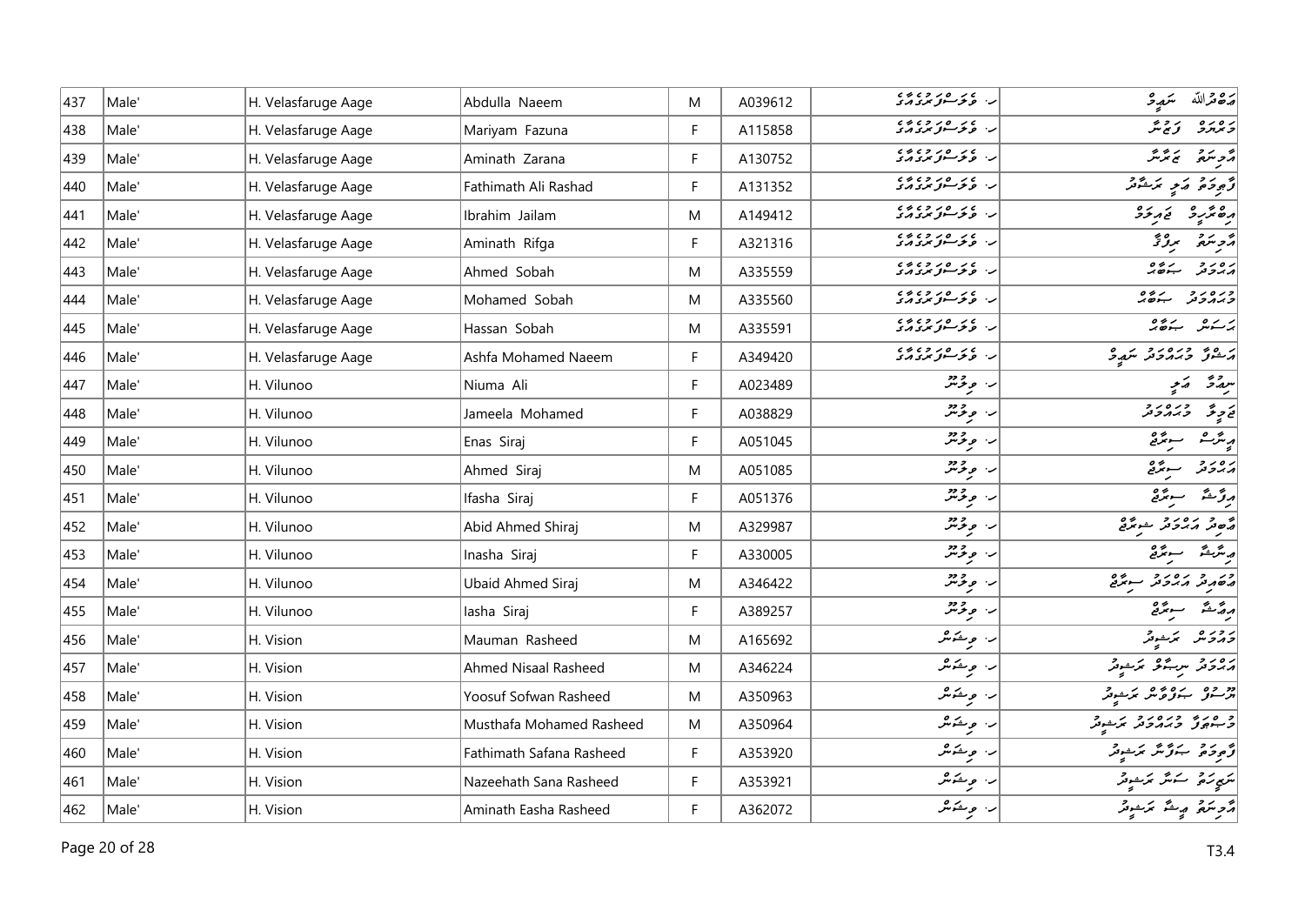| 463 | Male' | H. Vision       | Moosa Rasheed         | M  | A382666 | ر- الاسترىش                 | ارسم كرسور                               |
|-----|-------|-----------------|-----------------------|----|---------|-----------------------------|------------------------------------------|
| 464 | Male' | H. Vision       | Asma Rasheed          | F. | A382669 | ر، الاحتكاش                 | پر ہے بح<br>ىمە <sup>ت</sup> دىگر        |
| 465 | Male' | H. White Cedar  | LILIAN IBRAHIM        | F. | A041077 | ر، ھَ مُعَ هُ ۽َ سَر        | ودرس مقتررة                              |
| 466 | Male' | H. White Cedar  | Wais Waheed           | M  | A041840 | ل عَهْرِهِ سُوَيْر          | أقرمرهي قربرقر                           |
| 467 | Male' | H. White Cedar  | Dr. Abdulla Junaid    | M  | A052684 | ر، ئۇم ھاشكەنگە             | دسر م <i>ے قر</i> الله ت <i>ے سمد مر</i> |
| 468 | Male' | H. White Cedar  | Ali Dhanish Waheed    | M  | A157156 | $\sim$ $\sim$ $\sim$ $\sim$ | پَرِ پِر مُرْسِرِ مِنْ الْمَرِينِ        |
| 469 | Male' | H. White Cedar  | Moosa Dharim Waheed   | M  | A328401 | $\sim$ $\sim$ $\sim$ $\sim$ | ا <i>جنگ مرکز و ک</i> رمز                |
| 470 | Male' | H. White Flower | Ahmed Latheef         | M  | A000390 | ر بە ئەھ ۋىچە ئەر           | پروتر کیږو                               |
| 471 | Male' | H. White Flower | Fathimath Sudhuna     | F. | A034516 | ر بەر ھەم بەر بىر           | ا تو بر د د<br>افراد د کار<br>سەقىرىنگە  |
| 472 | Male' | H. White Flower | Latheefa Ibrahim      | F  | A073413 | ر بەرەۋە بەر                | دَوِرٌ رە ئەر د                          |
| 473 | Male' | H. White Flower | Mohamed Faruhaan      | M  | A339094 | ر بەرەۋە بەر                | و ره ر د<br>تر <i>پر</i> وتر<br>ۇ ئەرمىر |
| 474 | Male' | H. White Flower | Aminath Farahu        | F. | A339357 | ر بەرەۋە بەر                | أثر حريج وترترج                          |
| 475 | Male' | H. White Flower | Mohamed Nashwan Nizam | M  | A347396 | ر بەرەۋە ئەر                | ورەرو بريە دەر سۆۋ                       |
| 476 | Male' | H. Zamaaneege   | Mohamed Saaid         | M  | A028064 | اس نیم تحریب می<br>ا        | و ره ر و<br><i>و بر</i> پر تر<br>ستھەتر  |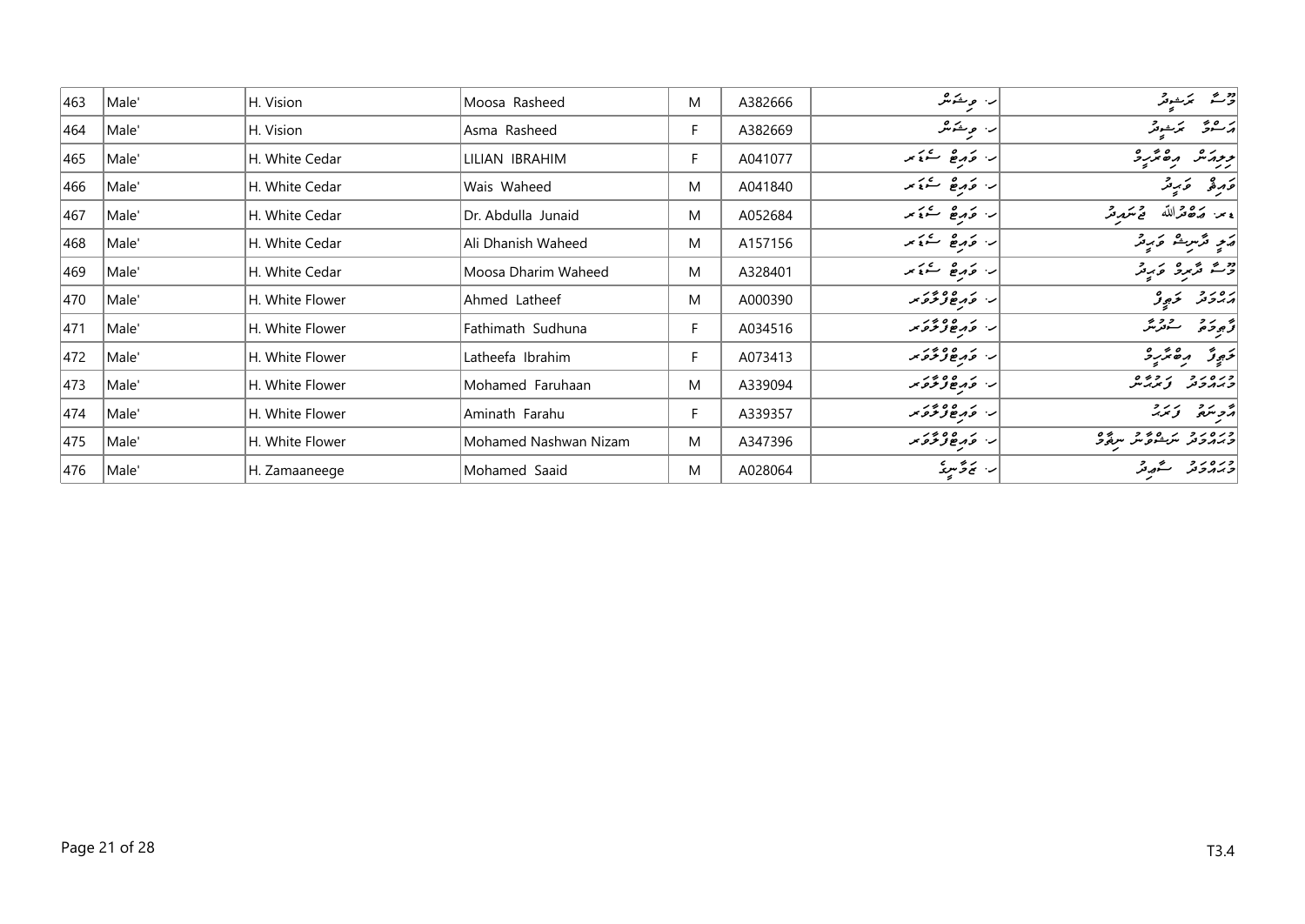## *w7qAn8m? sCw7mRo>u; wEw7mRw;sBo<*

| ' مرمر | 'يئرىثر: |
|--------|----------|
|        |          |
|        |          |
|        |          |

## *w7q9r@w7m> sCw7qHtFoFw7s; mAm=q7 w7qHtFoFw7s;*

| ىر تە | $\mathcal{O} \times$<br>$\sim$ | $\sim$<br>. . | لترنثر |
|-------|--------------------------------|---------------|--------|
|       |                                |               |        |
|       |                                |               |        |
|       |                                |               |        |

| انترنثر: | $^{\circ}$ | يبرهر | $^{\circ}$<br>سرسر |
|----------|------------|-------|--------------------|
|          |            |       |                    |
|          |            |       |                    |
|          |            |       |                    |

| ىرتىر: | 。<br>سر سر | .,<br>مرسر |
|--------|------------|------------|
|        |            |            |
|        |            |            |
|        |            |            |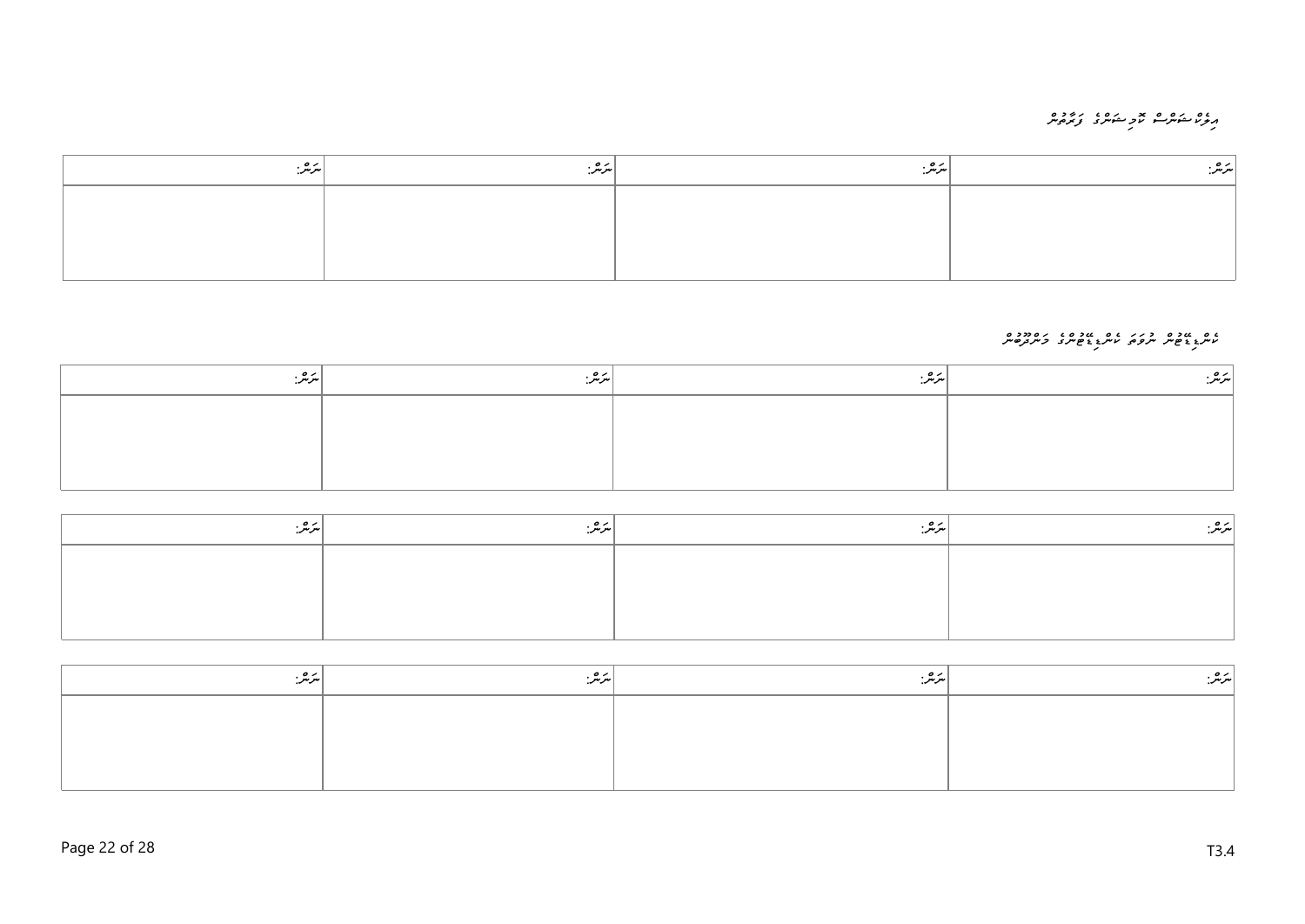| يزهر | $^{\circ}$ | ىئرىتر: |  |
|------|------------|---------|--|
|      |            |         |  |
|      |            |         |  |
|      |            |         |  |

| <sup>.</sup> سرسر. |  |
|--------------------|--|
|                    |  |
|                    |  |
|                    |  |

| ىئرىتر. | $\sim$ | ا بر هه. | لىرىش |
|---------|--------|----------|-------|
|         |        |          |       |
|         |        |          |       |
|         |        |          |       |

| 。<br>مرس. | $\overline{\phantom{a}}$<br>مر مىر | يتريثر |
|-----------|------------------------------------|--------|
|           |                                    |        |
|           |                                    |        |
|           |                                    |        |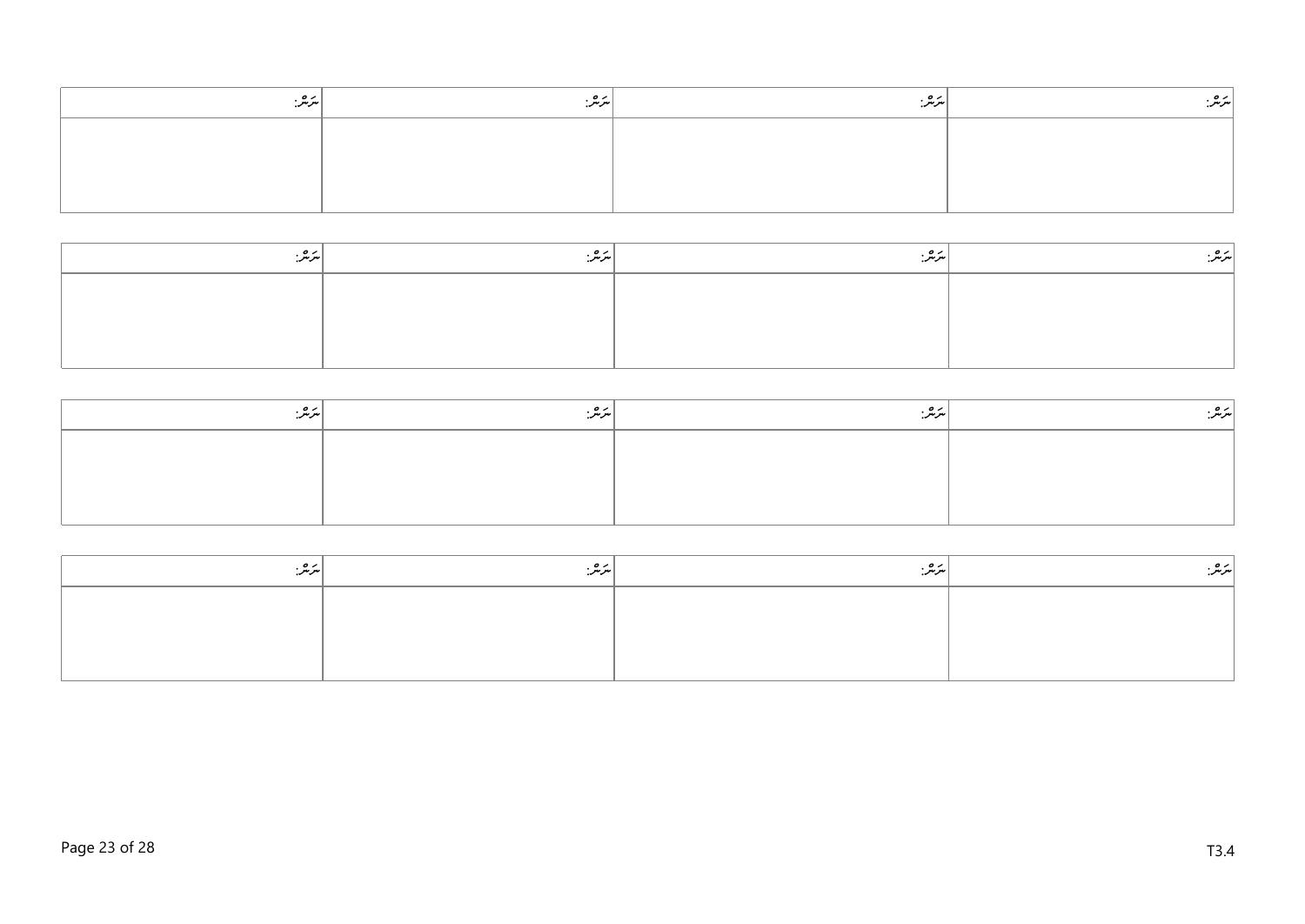| ير هو . | $\overline{\phantom{a}}$ | يرمر | اير هنه. |
|---------|--------------------------|------|----------|
|         |                          |      |          |
|         |                          |      |          |
|         |                          |      |          |

| ىر تىر: | $\circ$ $\sim$<br>" سرسر . | يبرحه | o . |
|---------|----------------------------|-------|-----|
|         |                            |       |     |
|         |                            |       |     |
|         |                            |       |     |

| 'تترنثر: | 。<br>,,,, |  |
|----------|-----------|--|
|          |           |  |
|          |           |  |
|          |           |  |

|  | . ه |
|--|-----|
|  |     |
|  |     |
|  |     |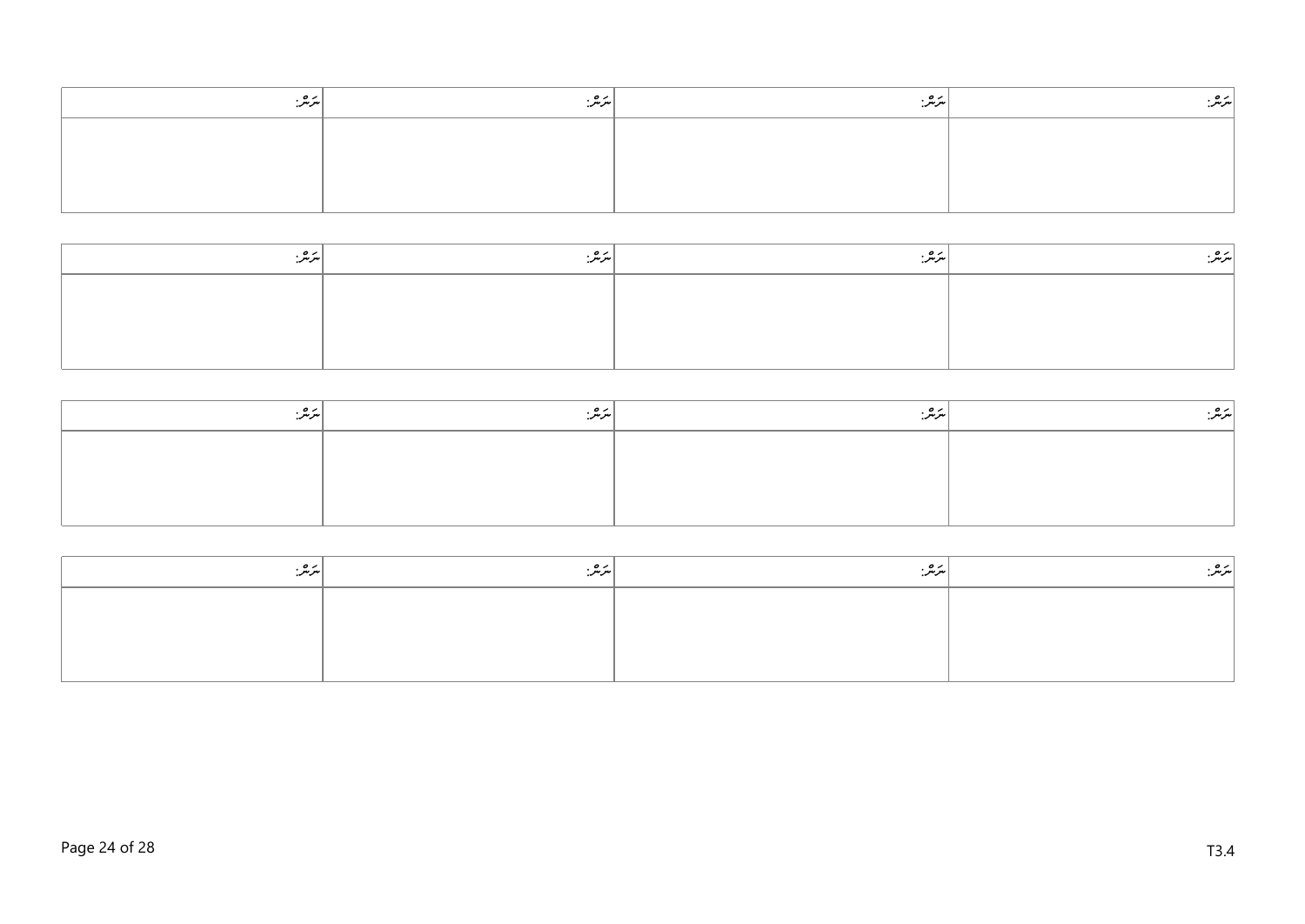| ير هو . | $\overline{\phantom{a}}$ | يرمر | اير هنه. |
|---------|--------------------------|------|----------|
|         |                          |      |          |
|         |                          |      |          |
|         |                          |      |          |

| ىر تىر: | $\circ$ $\sim$<br>" سرسر . | يبرحه | o . |
|---------|----------------------------|-------|-----|
|         |                            |       |     |
|         |                            |       |     |
|         |                            |       |     |

| الترنثر: | ' مرتكز: | الترنثر: | .,<br>سرسر. |
|----------|----------|----------|-------------|
|          |          |          |             |
|          |          |          |             |
|          |          |          |             |

|  | . ه |
|--|-----|
|  |     |
|  |     |
|  |     |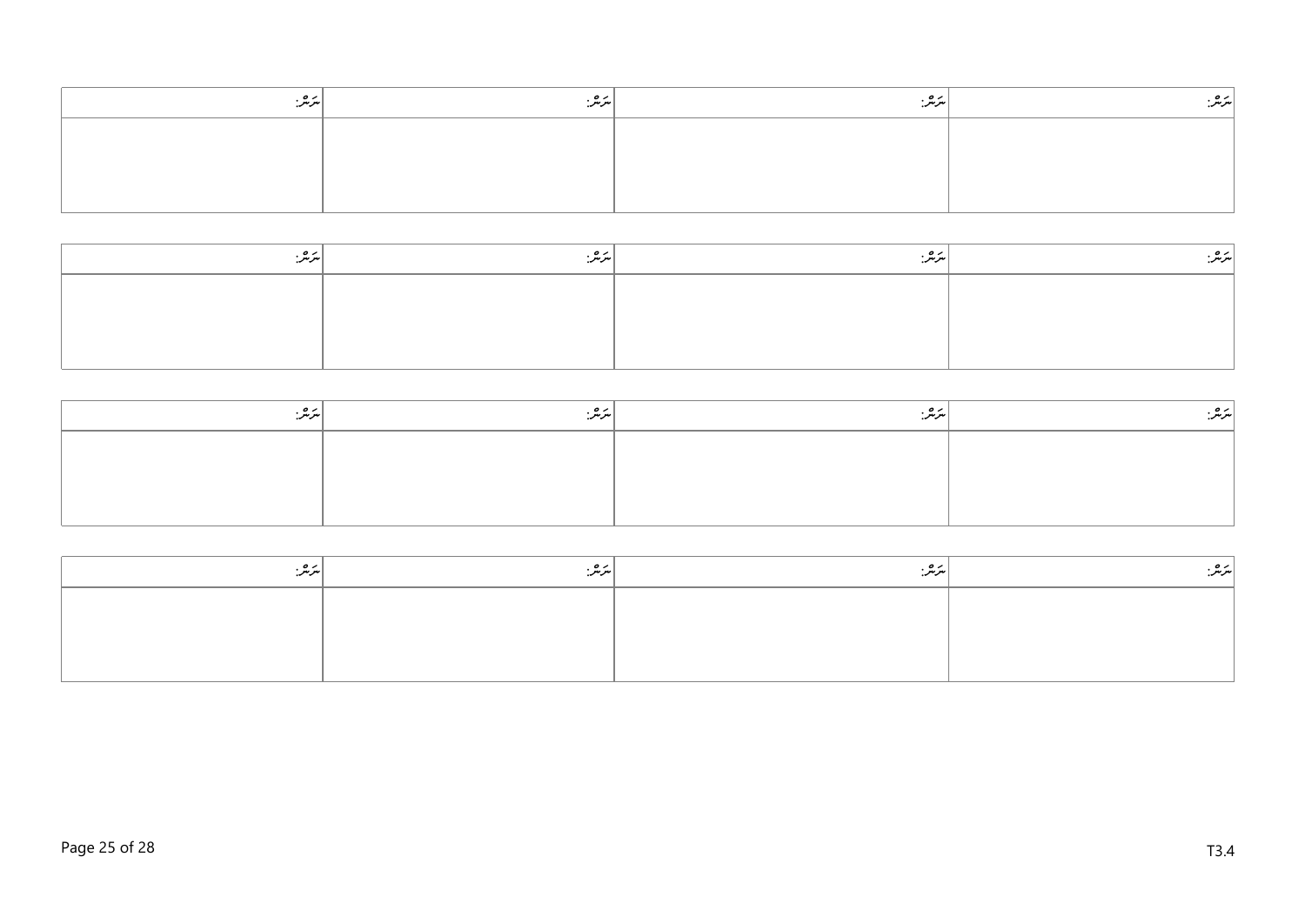| $\cdot$ | ο. | $\frac{\circ}{\cdot}$ | $\sim$<br>سرسر |
|---------|----|-----------------------|----------------|
|         |    |                       |                |
|         |    |                       |                |
|         |    |                       |                |

| ايرعر: | ر ه<br>. . |  |
|--------|------------|--|
|        |            |  |
|        |            |  |
|        |            |  |

| بر ه | 。 | $\overline{\phantom{0}}$<br>َ سومس. |  |
|------|---|-------------------------------------|--|
|      |   |                                     |  |
|      |   |                                     |  |
|      |   |                                     |  |

| 。<br>. س | ىرىىر |  |
|----------|-------|--|
|          |       |  |
|          |       |  |
|          |       |  |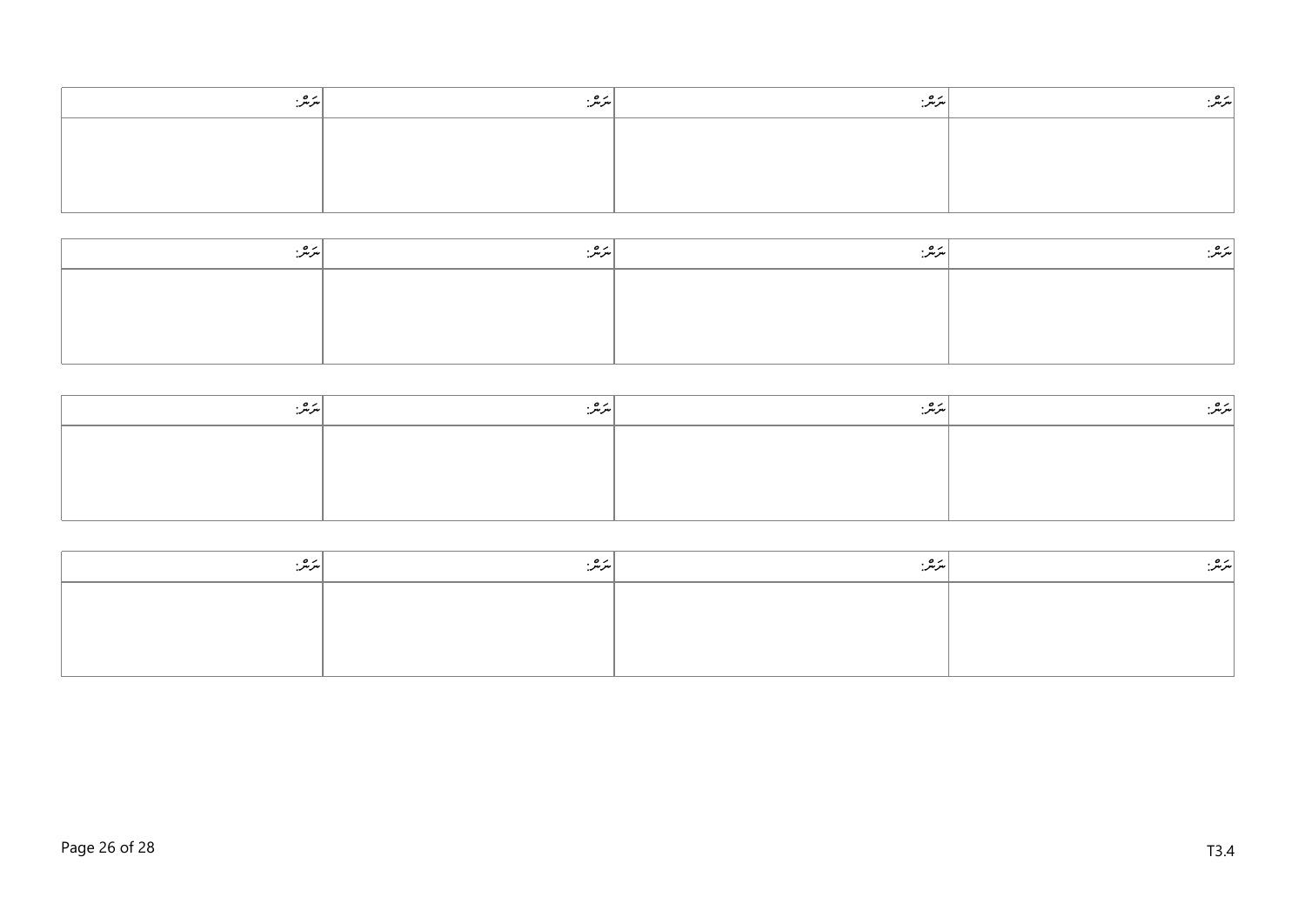| ير هو . | $\overline{\phantom{a}}$ | يرمر | لتزمثن |
|---------|--------------------------|------|--------|
|         |                          |      |        |
|         |                          |      |        |
|         |                          |      |        |

| ىبرىر. | $\sim$<br>ا سرسر . | يئرمثر | o . |
|--------|--------------------|--------|-----|
|        |                    |        |     |
|        |                    |        |     |
|        |                    |        |     |

| الترنثر: | ' مرتكز: | الترنثر: | .,<br>سرسر. |
|----------|----------|----------|-------------|
|          |          |          |             |
|          |          |          |             |
|          |          |          |             |

|  | . ه |
|--|-----|
|  |     |
|  |     |
|  |     |